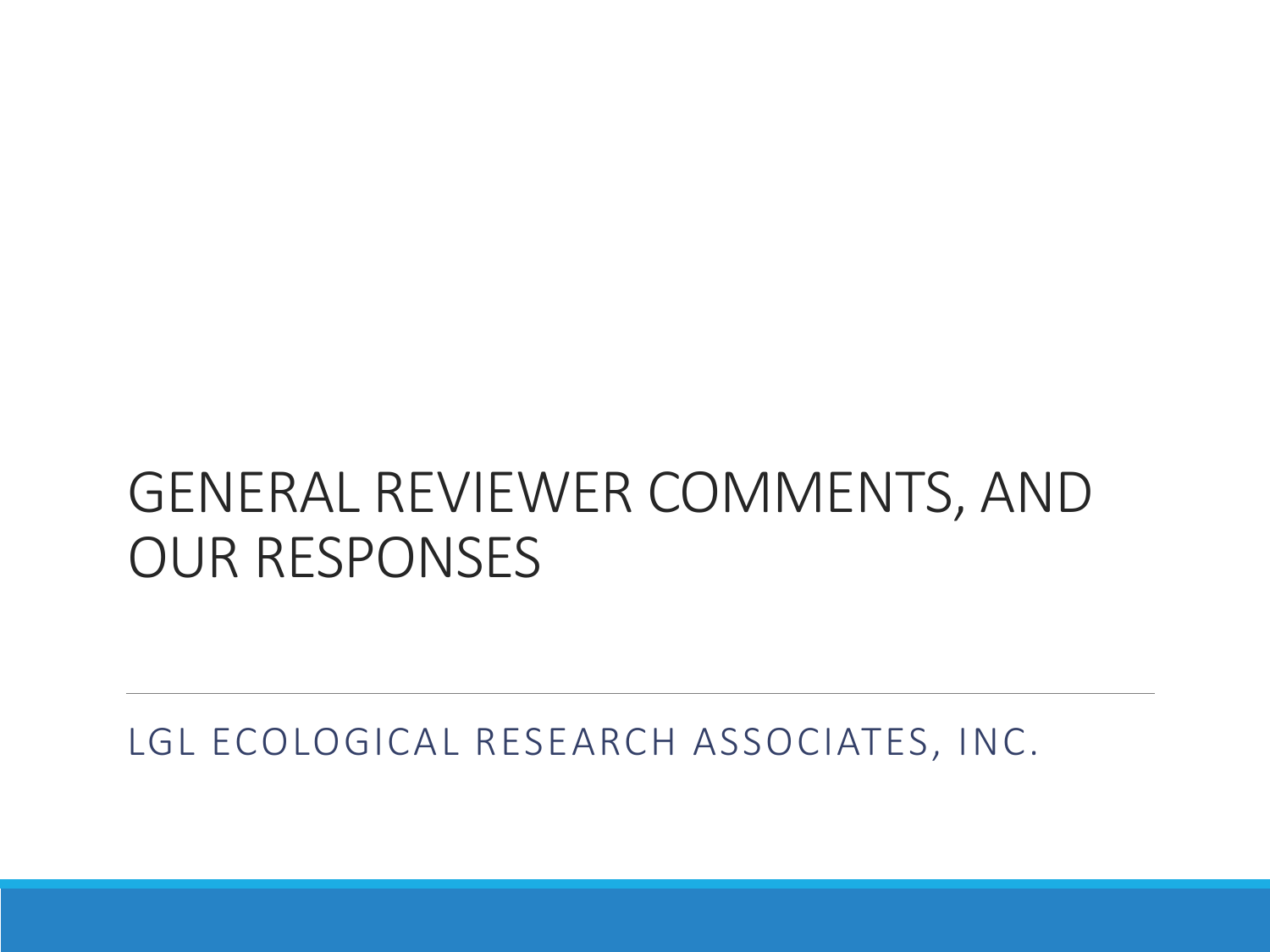# Reviewer #1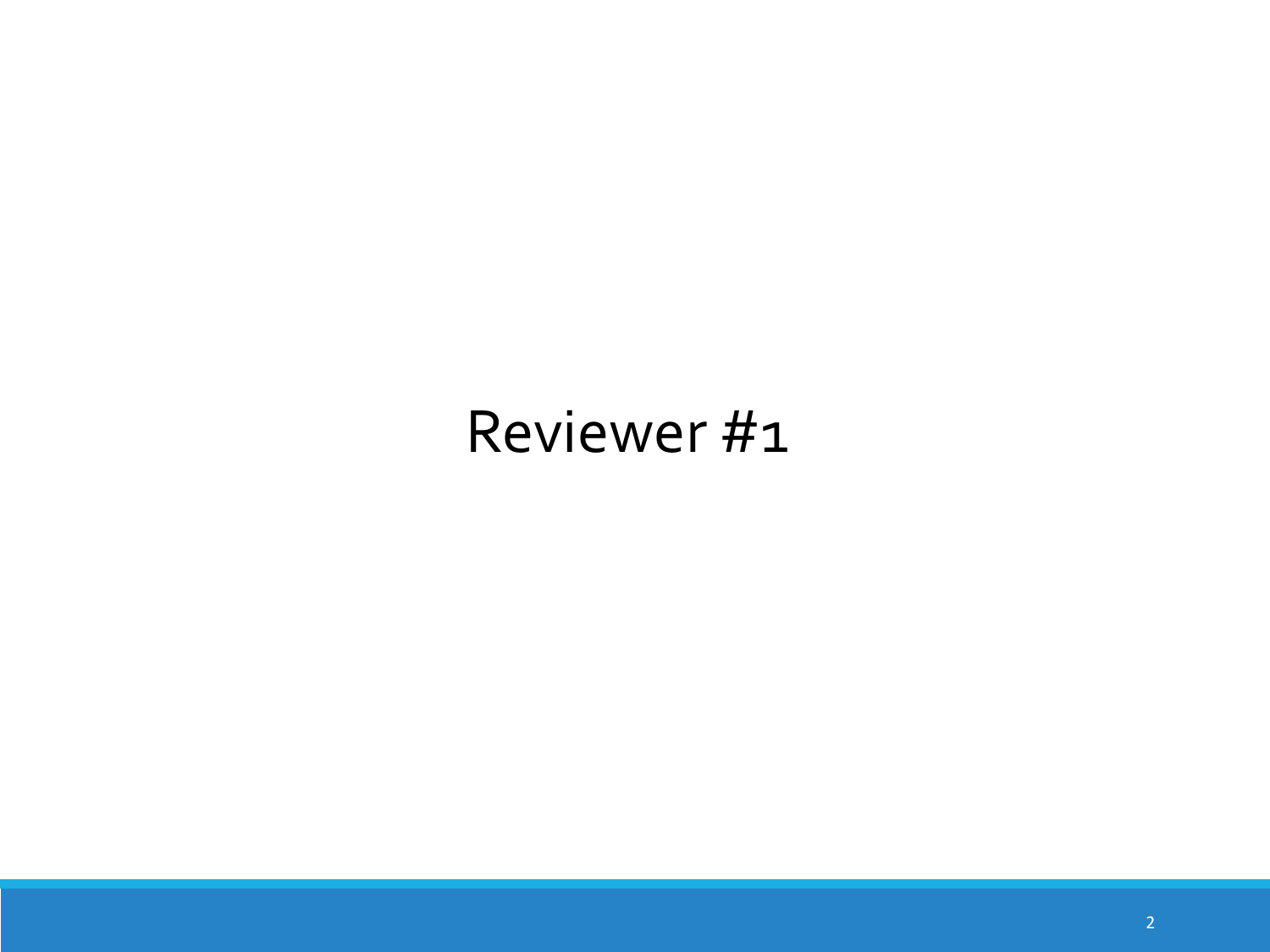Overall, this project report is a fine piece of work; I had worked with LGL personnel previously, so I was not surprised by its quality. However, I did not expect the breadth of the study (106 sampling sites border to border) and the number of sampling techniques employed (from traditional to state of the art). There were large expenditures of time both in gathering the data and in examining the data. Had I designed this study, I would have used the same methods.

# **Response:**

**We appreciate the Reviewers comment, especially given his long history of similar research in the Gulf of Mexico.**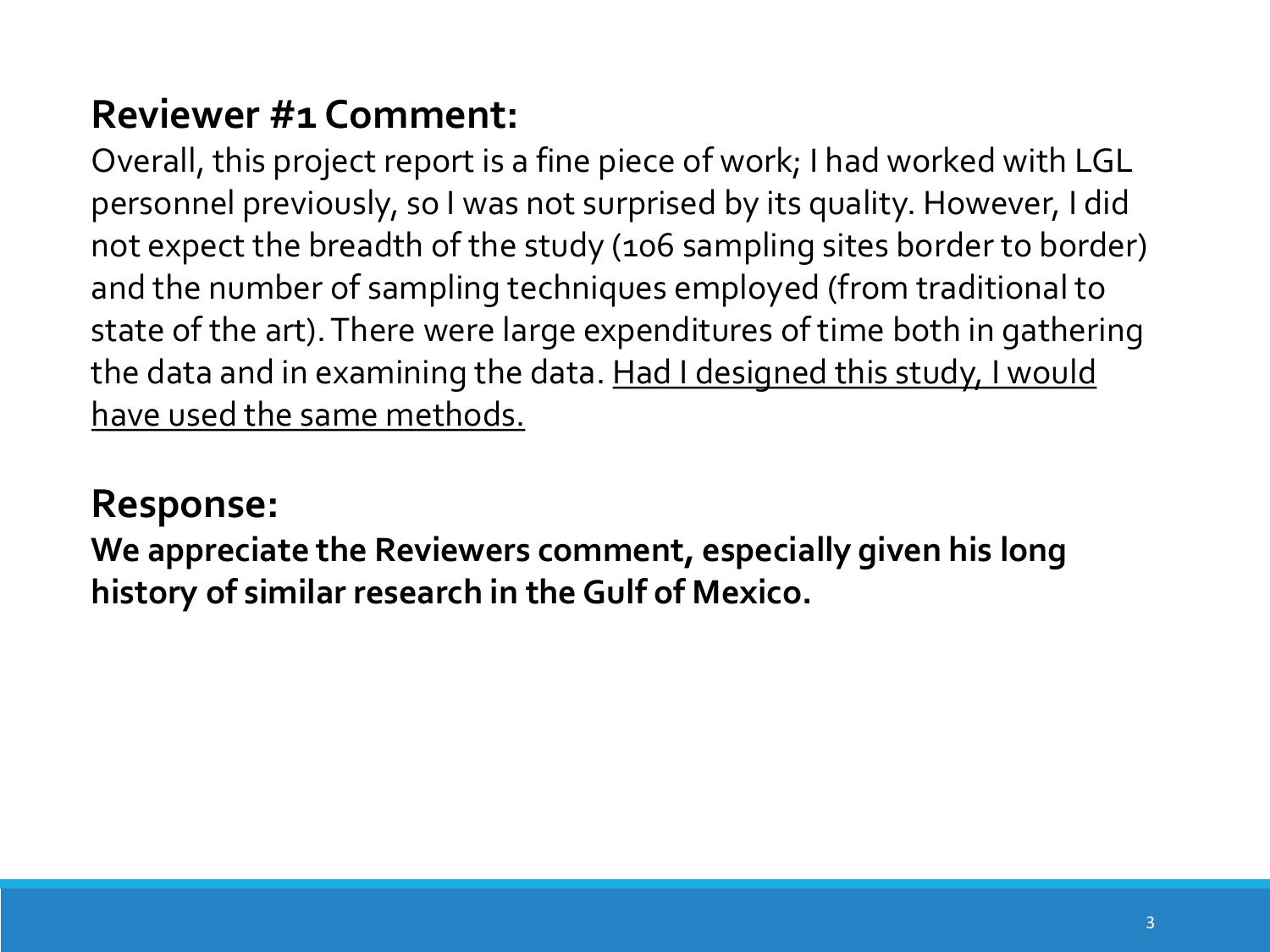To complete my review, I will expand on a few of the many comments (some important, some not so much) contained in the hard copy of the report that I return to you. Many of my written comments will not be expanded upon, but you will get the gist. I will provide a page number directing you to the subject on which I have expanded commenting below.

#### **Response:**

**Each individual comment contained in the hard copy of our report has been addressed. These comments and our responses are attached at the end of this section.**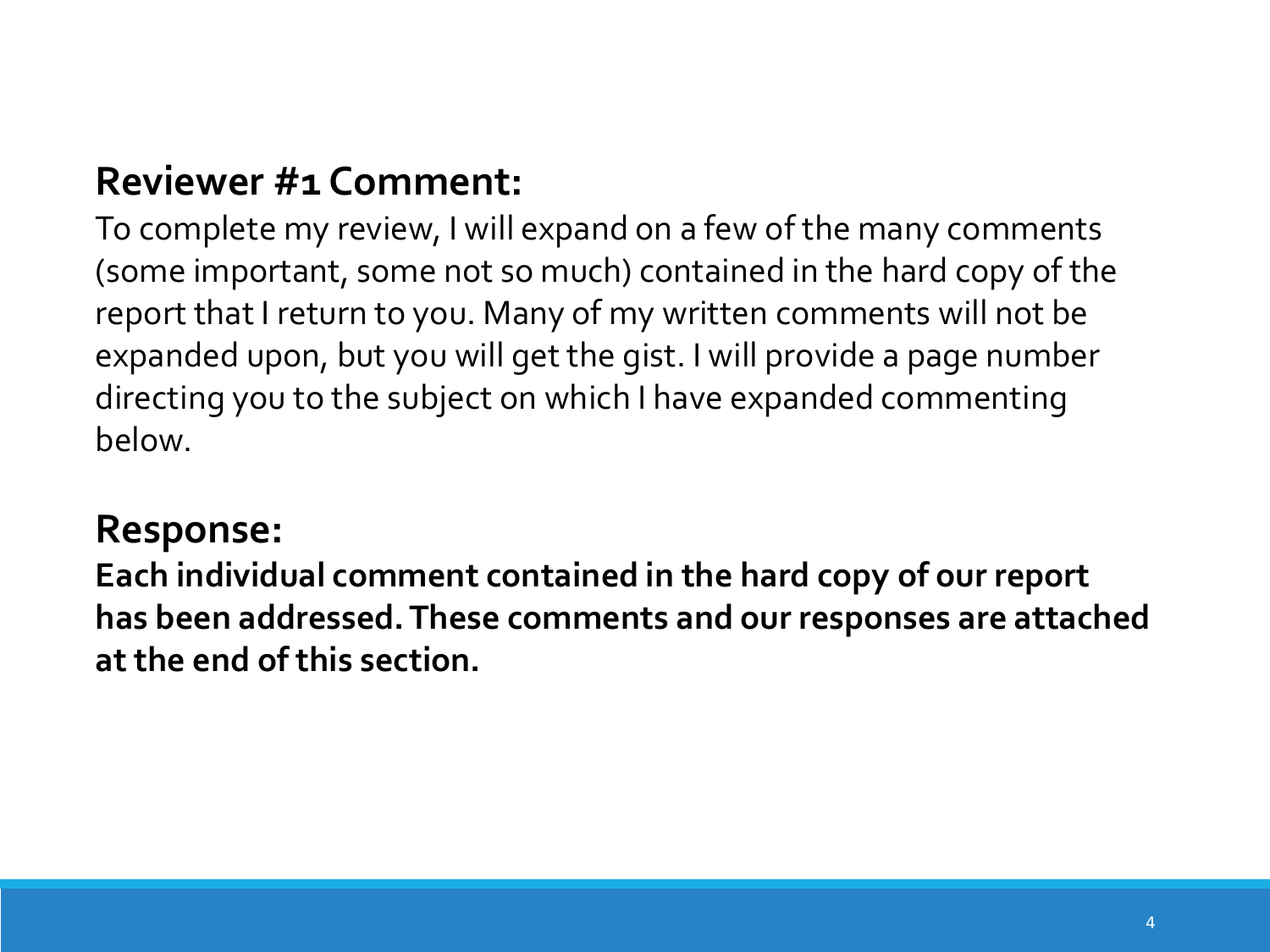Hydroacoustic Data Processing Methods, pages 12-18. My apologies, but this is largely out of the realm of my knowledge and experience. However, from the bit I do know, their methodologies seem to be scientifically sound. However, the Dr. James Cowan lab at LSU has been doing hydroacoustics in the offshore areas of the Louisiana Gulf for several years, but I can find mention only of Emily Reynolds' and Kirsten Simonsen's efforts. Much of the data processing methods (like noise removal) were developed by Dr. Kevin Boswell while here at LSU and subsequently; no mention of him either.

# **Response:**

**This is a fair comment and apologies for neglecting reference to these studies. Additional studies have now been referred to in the revised version of the document.**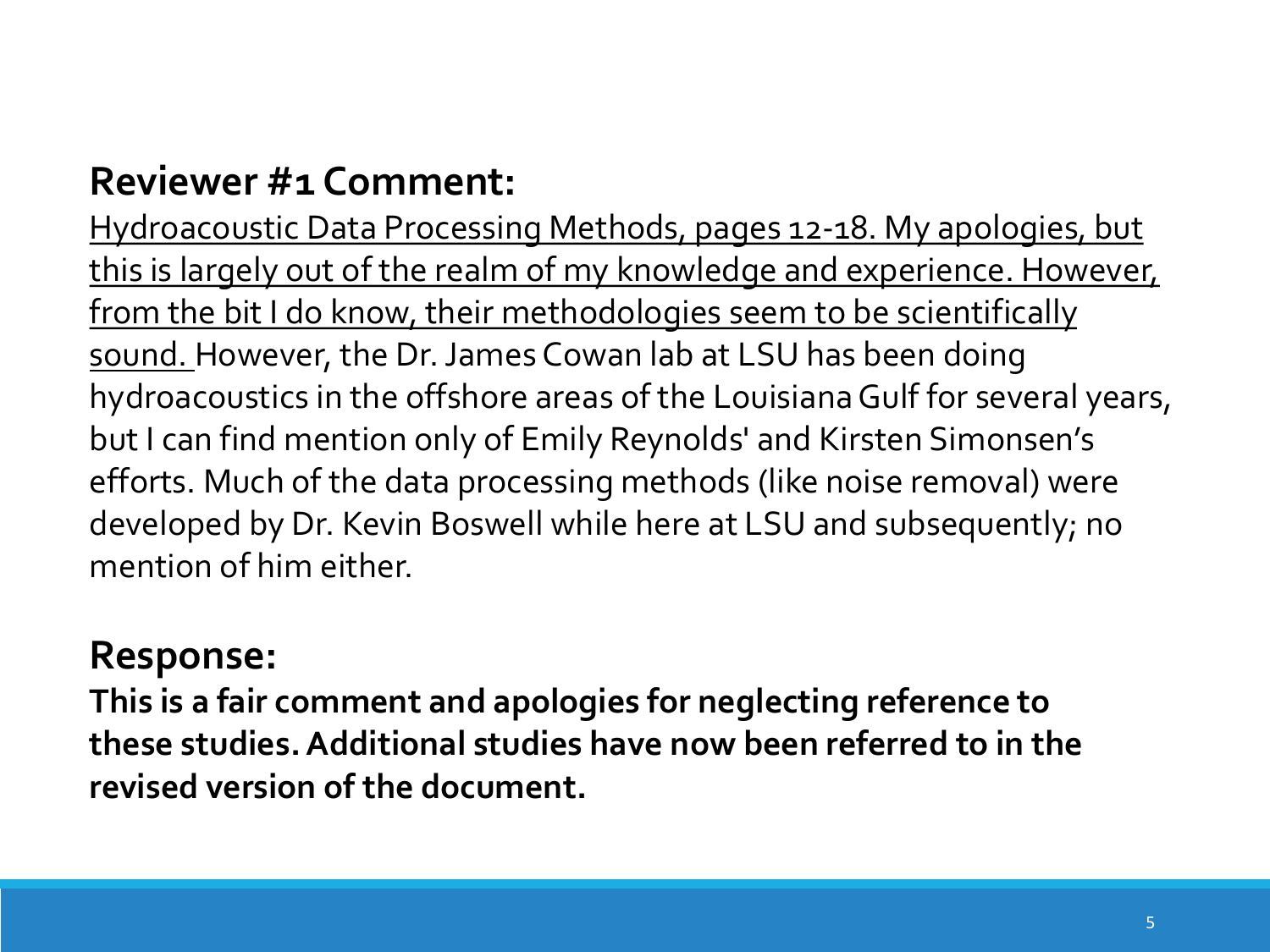Camera Surveys, page 18: Were there any lights on any of the camera arrays, either stationary or towed? Were the camera arrays baited, as is common in such efforts? Were the camera arrays deployed both day and night?

#### **Response:**

**Sampling occurred during daylight hours. Both camera arrays, stationary and towed, were not baited and without light systems.**

#### **Comment:**

Vein vs. Vane, page 19: This one is self-evident.

#### **Response: Noted.**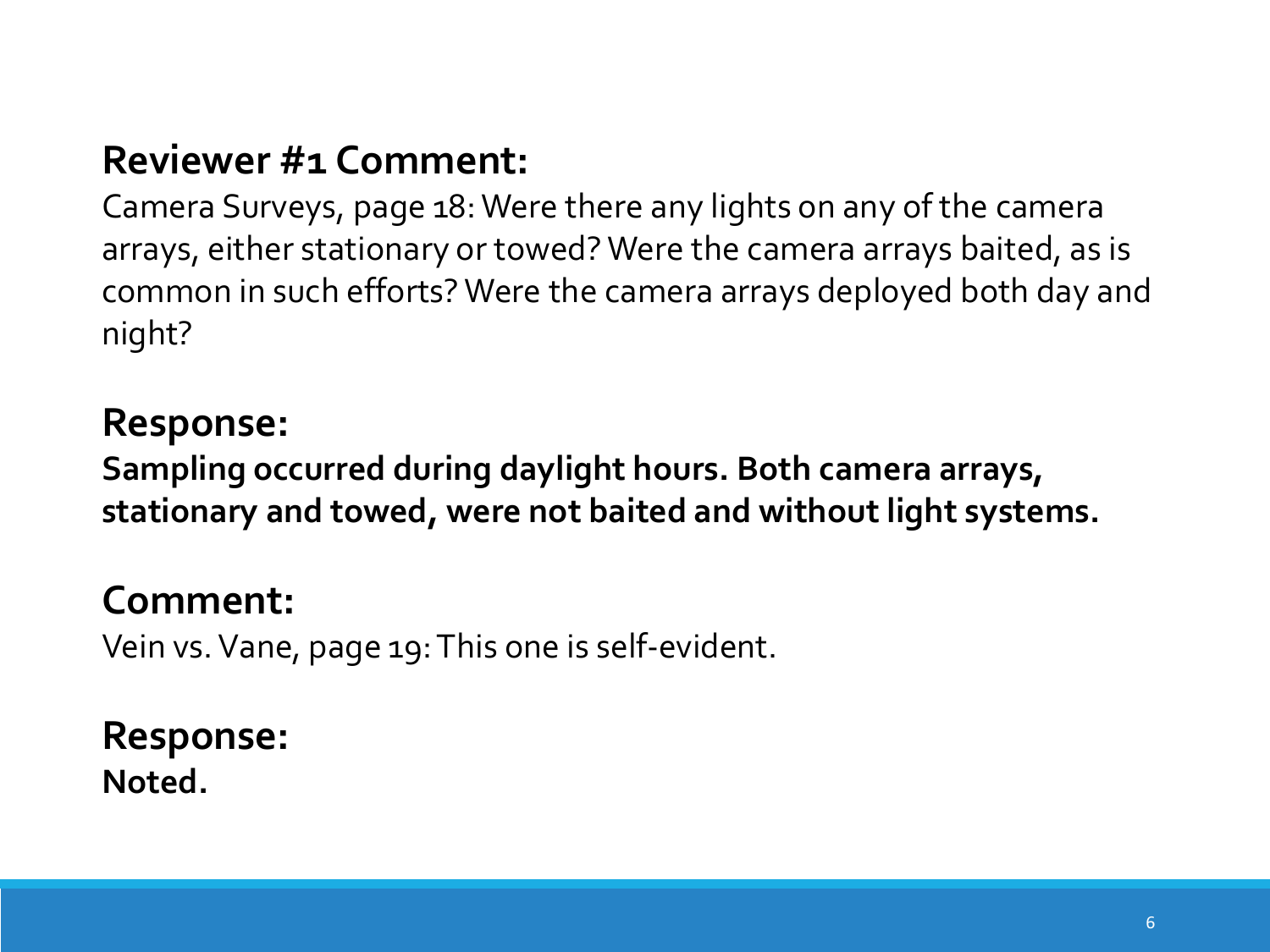Vertical Hook-and-Une Effort, pages 21-22: It has been my long experience that, depending on how one ties up (either bow or stem) to a standing rig and the length of the vessel, red snapper catches can vary quite a bit among bandit rig deployments. If nothing else, I would have had one bandit rig each with squid and menhaden at the stern and one of each farther forward.

#### **Response:**

**Vessel used at discrete sampling sites utilized a dynamic positioning trolling motor to hold position. Orientation of vessel to sampling sites was dictated by prevailing wind and wave directions. Bait and hook deployments shifted around and were not held static as depicted in Figure 12.**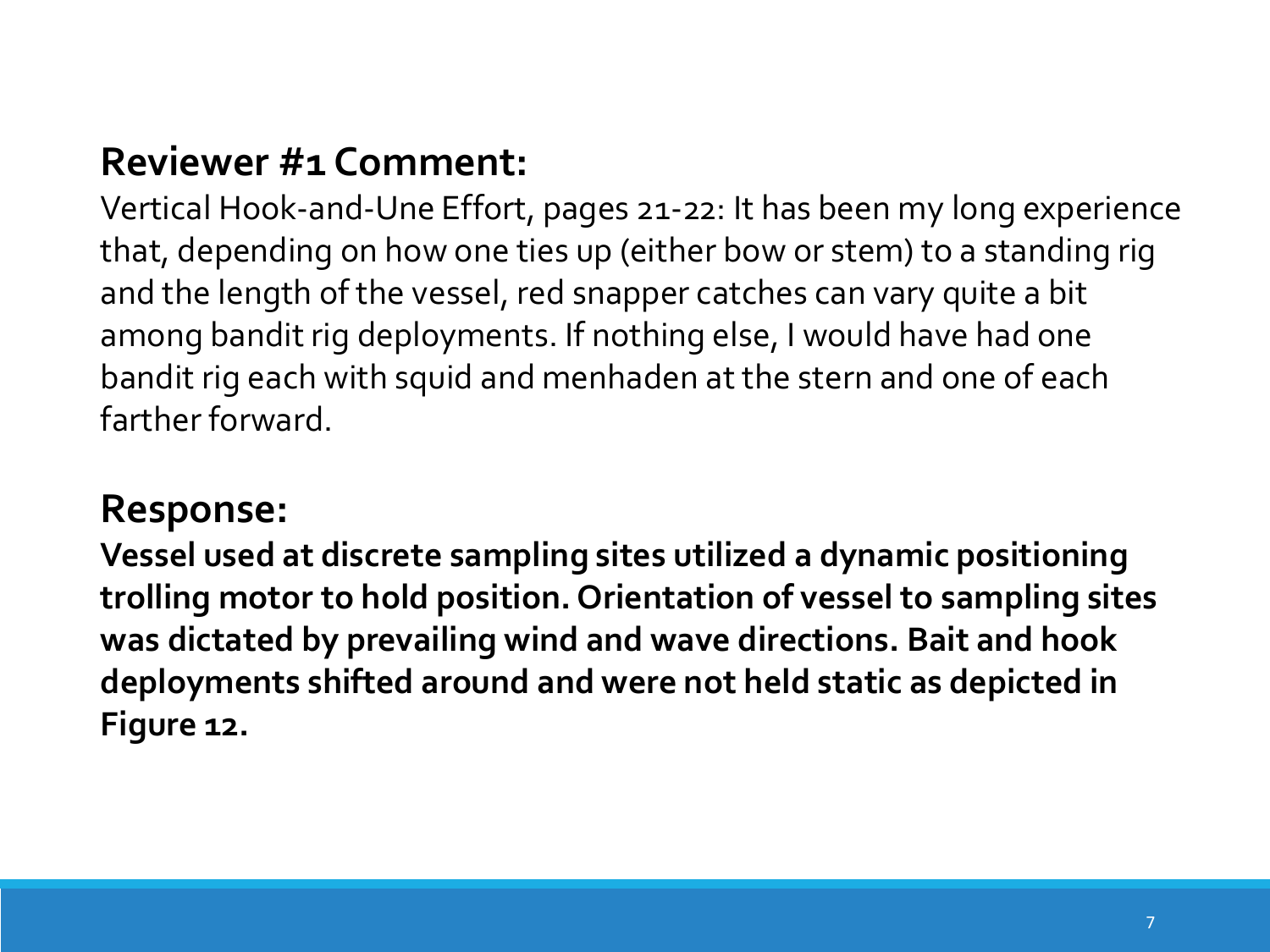Statistical Analyses and Modeling, pages 26-31: I am a fish biologist and not a fisheries management person, so most of this section was once again largely beyond my ken.

#### **Response:**

**N/A. Appreciate the Reviewers candor on this issue.**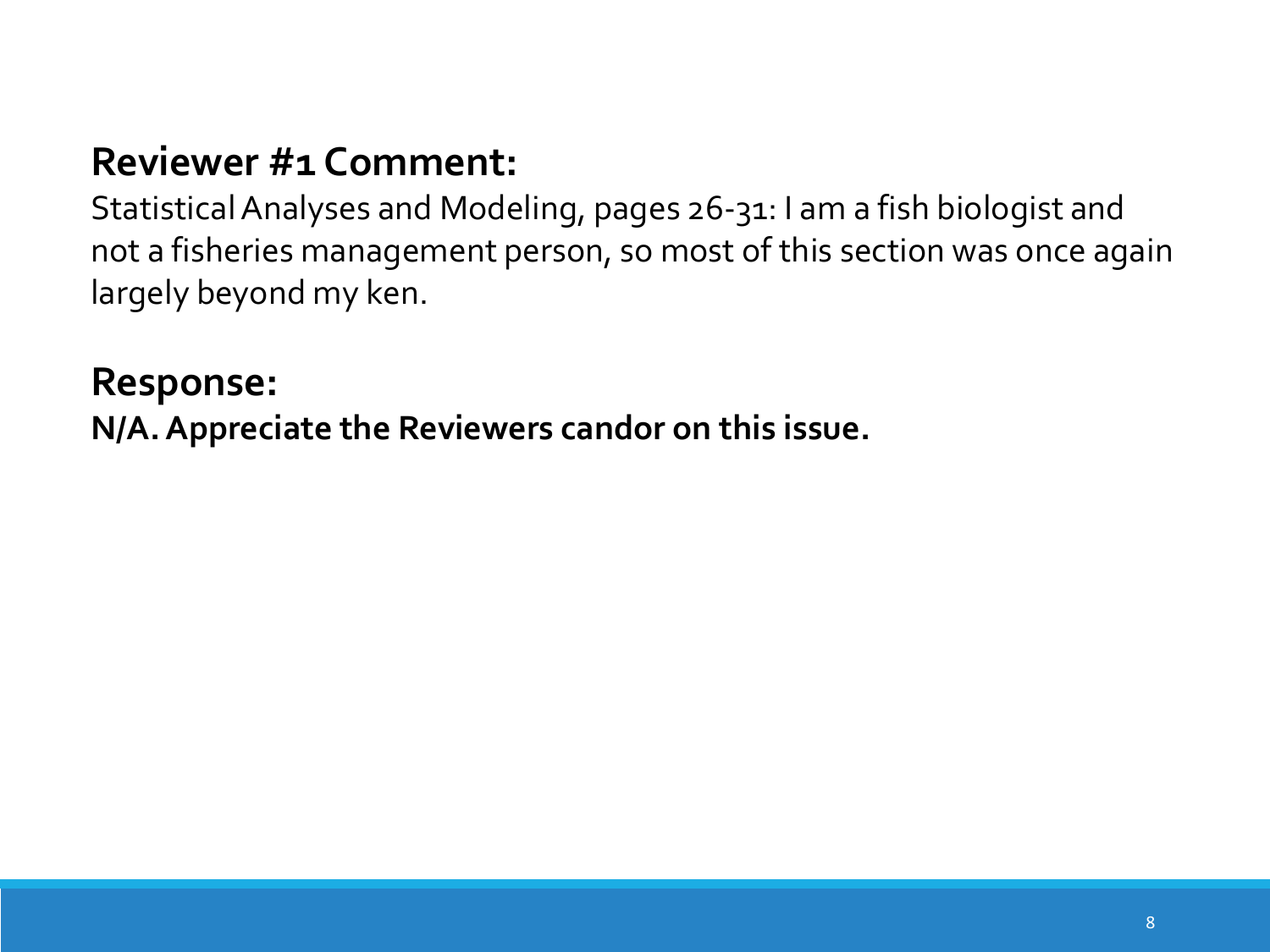Growth and Condition, pages 32-33: The authors should have forced their von Bertalanffy growth models through the origin by designating to= o. The lack of small, young Red Snappers offshore means that your model will not be able to adequately describe early growth; this will affect other areas of the growth curve and your growth coefficients.

# **Response:**

**Length at age was modeled with a three parameter Von Bertalanffy growth equation, where to was estimated. Two-parameter versions of this model 3 (i.e., fixing to=0 and estimating only K and L∞) have been applied in the literature and justified with the argument that the age when length is zero (to) lies outside the range of observed data and therefore cannot be well defined. However, Knight (1968) as well as Schnute and Fournier (1980) warn of the misinterpretations that occur when these parameters are regarded as facts of nature rather than mathematical artifacts of a model. As the reviewer points out, to, K, and L∞ are highly correlated; thus, fixing one parameter constraints estimation of the others. Sebastian et al. (2013) demonstrated that fixing to actually increases the risk of biasing K while providing little reduction in variance. In short, biological interpretation of any single Von Bertalanffy parameter in isolation has always been nebulous; using all three to estimate the average length at a given age within the range of the data is still an accepted approach.**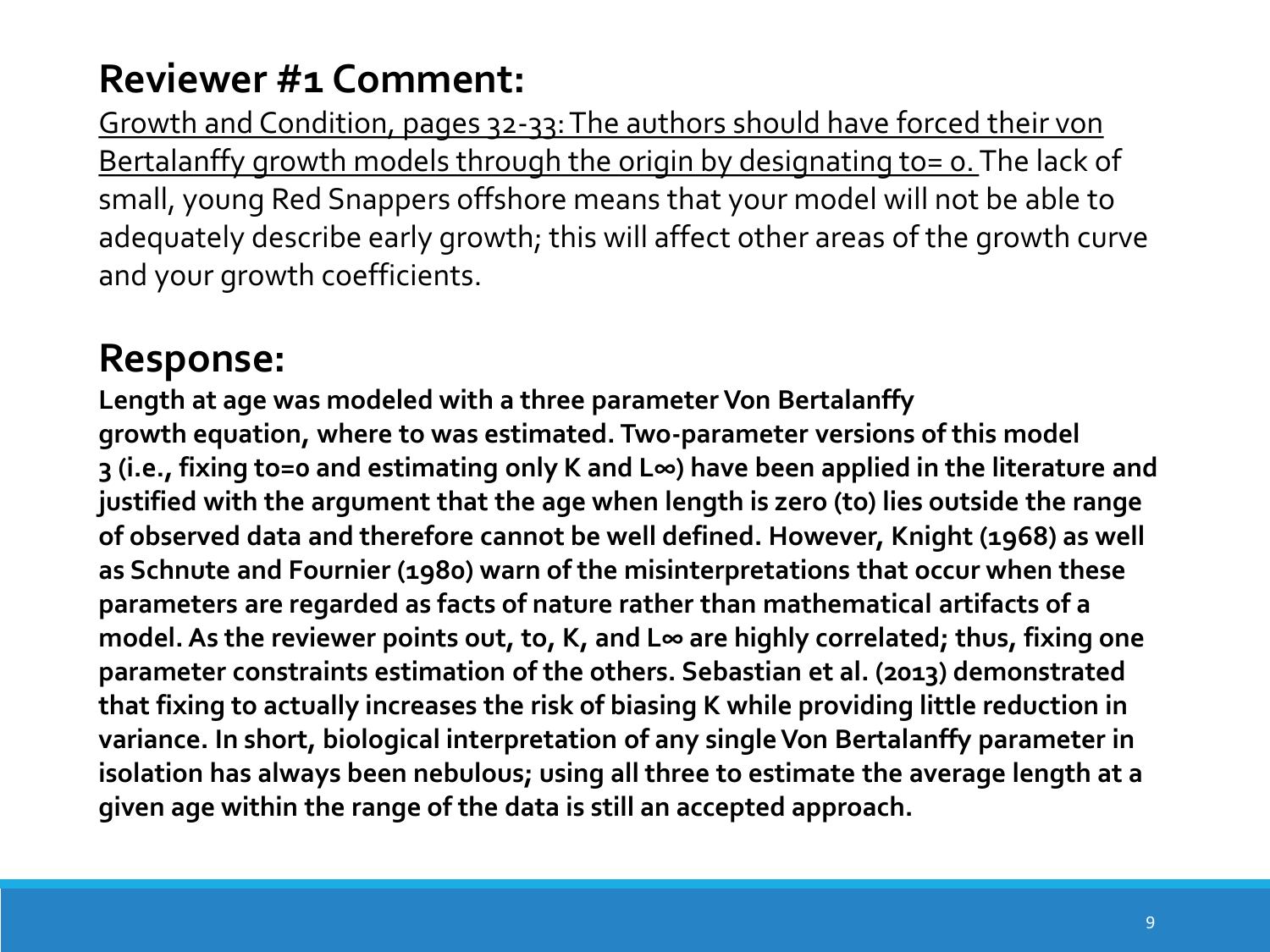## **Response Sources:**

**Knight, W. (1968) Asymptotic growth: an example of nonsense disguised as mathematics. Journal of the Fisheries Research Board of Canada, 25, 1303–1307.**

**Schnute, J., and D. Fournier. 1980. A new approach to lengthfrequency analysis: Growth structure. Canadian Journal of Fisheries and Aquatic Sciences 37:1337–1351.**

**Pardo, Sebastián & Cooper, Andrew & Dulvy, Nicholas. (2013). Avoiding fishy growth curves. Methods in Ecology and Evolution. 4. 353–360. 10.1111/2041-210x.12020.**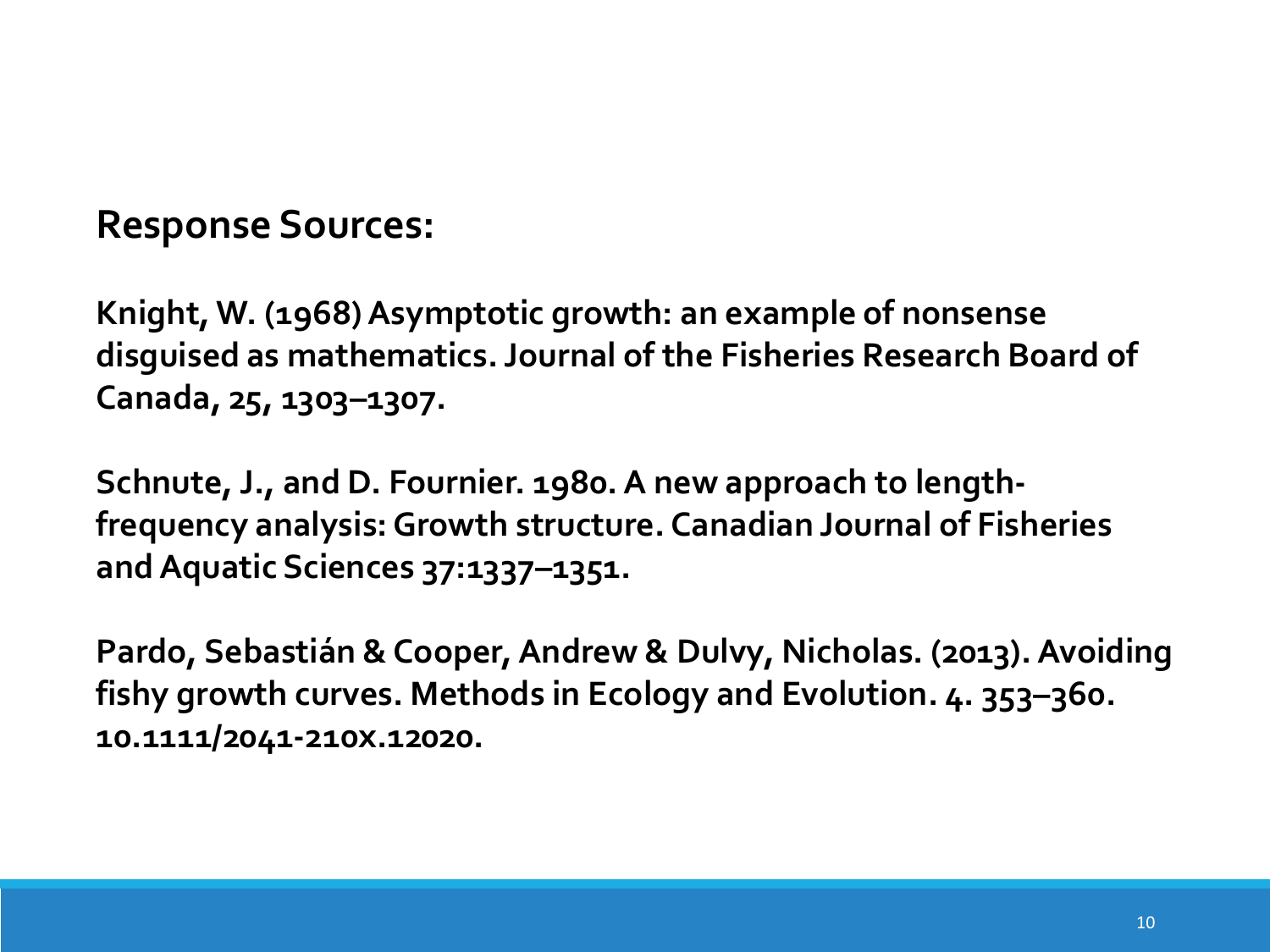Discrete Habitats Natural Banks. page 37: Once again based on my extensive experience, Red Snapper populations on the shelf edge natural banks off Louisiana are quite variable both among banks based on depth and location and spottily distributed within a given bank based largely on preferred habitat. I believe the estimate of 39,556 Red Snappers on all the shelf edge banks, dependent on three surveys at three different banks, is a severe underestimate. The 157,151 estimate is more realistic. And I may as well get it off my chest right now: Calling 10-17-yearold Red Snappers "old" (as is done throughout) is just plain wrong! Where are the truly old (30-55 years) Red Snappers? I guess after being overfished for so many years, it will take some years, perhaps decades, until we see any authentic "old" Red Snappers once again.

# **Response:**

**We agree with reviewer. Red Snapper in this study are only relatively old or middle aged in the context of their life history. Text modified as suggested. These numbers do seem low for natural banks; however, they were based on just the observed averages. Our modeled estimate for total Red Snapper on Natural Banks was 621,133 (Table 7) and is the value we recommend. Yes, everything is relative, and the definition of an "old" Red Snapper is no exception.**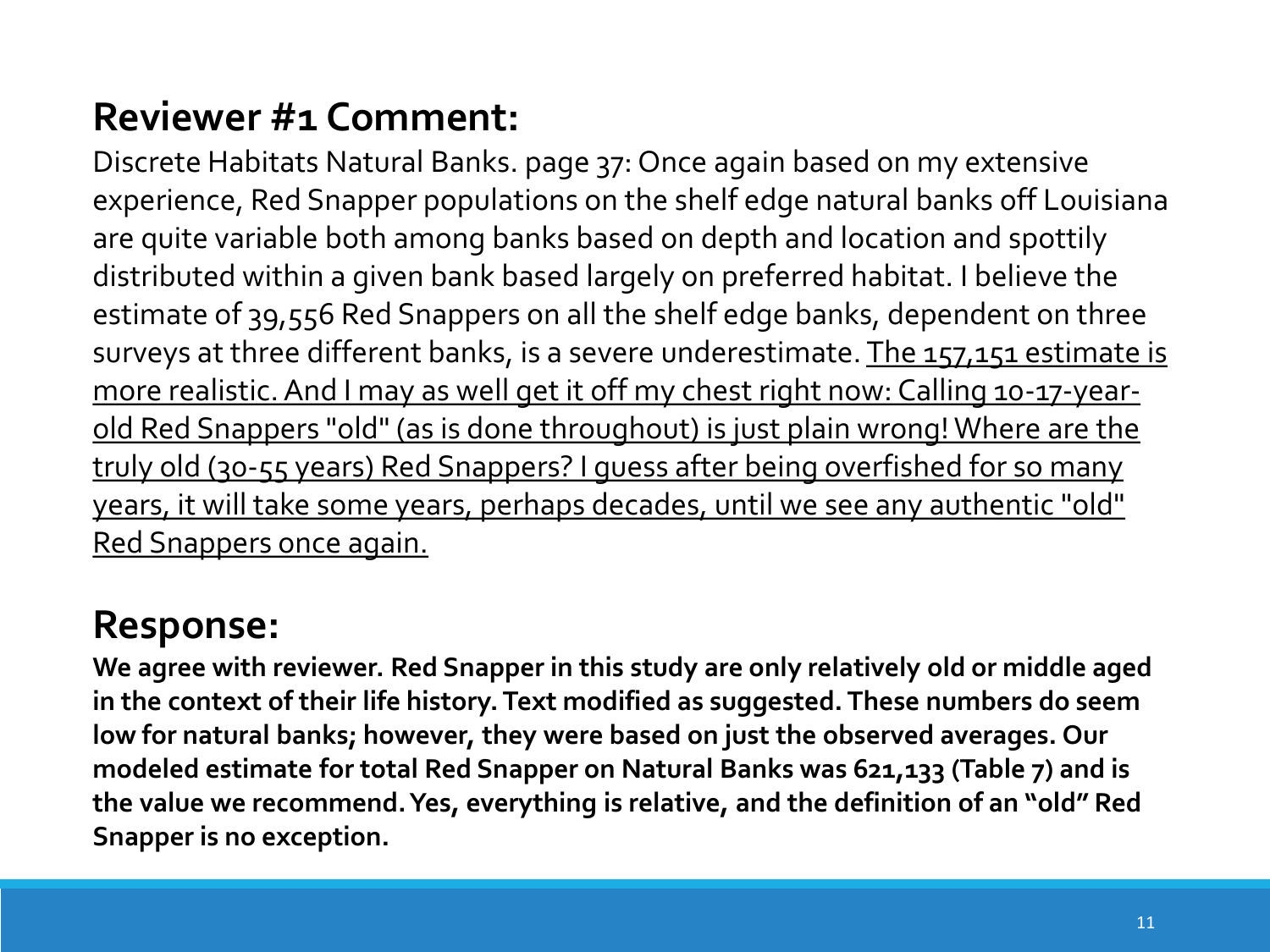Reefed Platforms. page 43: When platforms are decommissioned and removed, the explosives used in their demolition at the bottom knocks off all the biota growing on the legs, crossbeams, etc. Really, the rigs look very clean when they are craned up on to the barge that will haul them off and perhaps reefed. Until a reefed platform can grow back this diverse biota, the platform will remain marginal habitat for Red Snappers. Not surprising that there are fewer of them found at artificial reefs.

# **Response:**

**We agree with the reviewer. Makes sense.**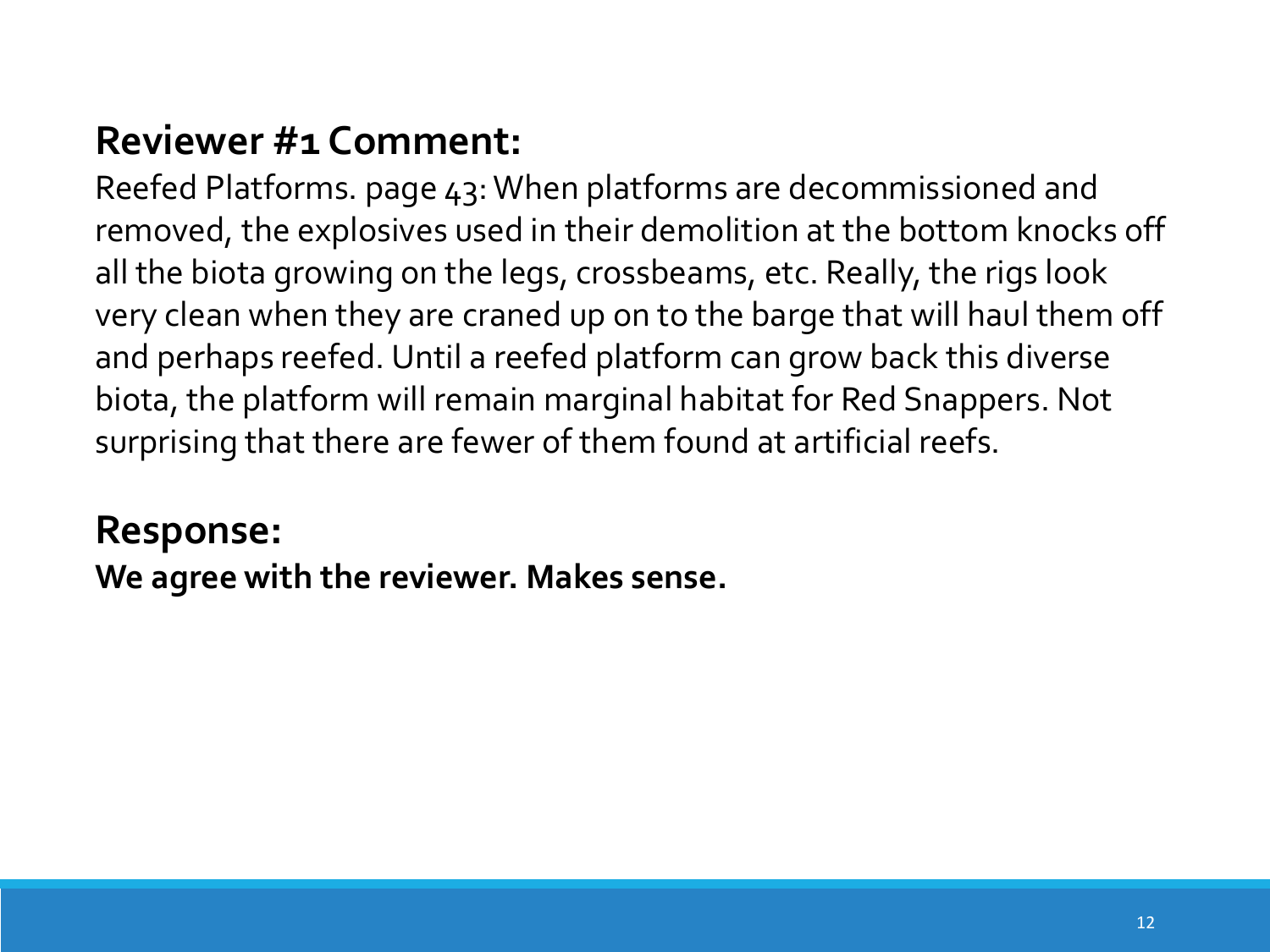Uncharacterized Bottom Habitat, pages 49-54: Even going back to the Great Snapper Count (GRSC), I have been uneasy with how free and fast some are playing with extrapolating a relatively few Red Snapper observations to the vast expanse of the UCB. However, in the early 2000s Chuck Wilson and I proposed that after a few years of residence, Red Snappers would emigrate away from platforms and other high-profile habitats to move to oil pipelines, depressions in mud/sandflats. natural banks, and such (see attached reprint).

#### **Response:**

**We agree that more uncharacterized bottom needs to be sampled. Nevertheless, the sampling afforded by this study produced an estimate of essentially "unfished" Red Snapper abundance that is within reason.**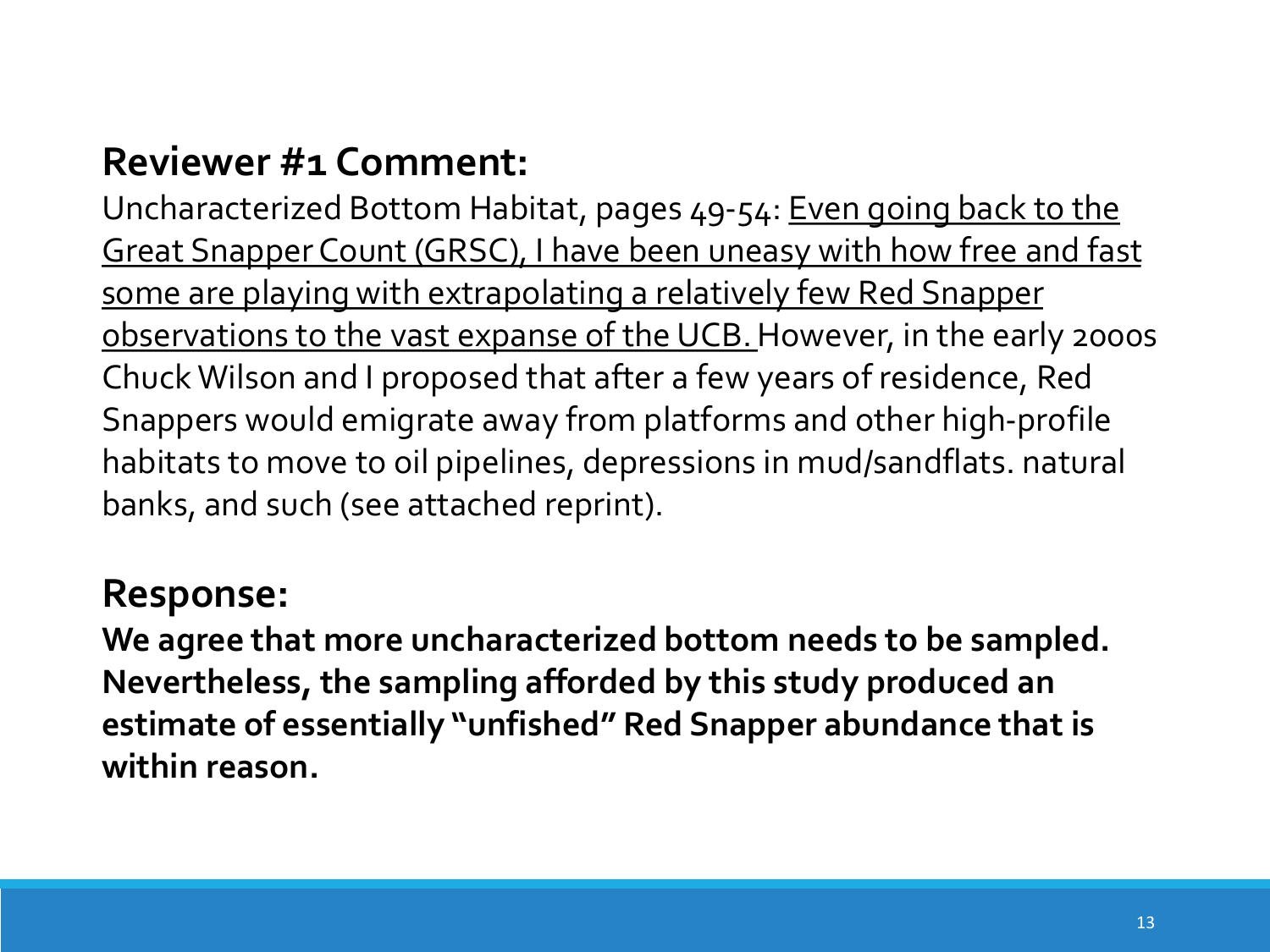SUMMARY AND CONCLUSIONS, page 77: Lam very much more comfortable With the LGL estimate of 6 million Red Snappers off the Louisiana coast than I am with the GRSC estimate of 26-28 million Red Snappers. However, both estimates are one shot efforts based on data collected over a very short time span. Then again, the GRSC had very little data from the waters off Louisiana; much of the results was based on extrapolating data from supposedly similar habitats in adjacent Texas waters. I suspect both estimates would converge somewhat were the sampling to continue in Louisiana waters over several more years. The GRSC was also, in my opinion, funded at the behest of politicians to generate, by any means possible, very much higher numbers of Red Snappers in the Gulf than those proposed by NOAA Fisheries. I suspect that part of the mission of the GRSC also was to undermine and embarrass NOAA Fisheries.

**Response: No response.**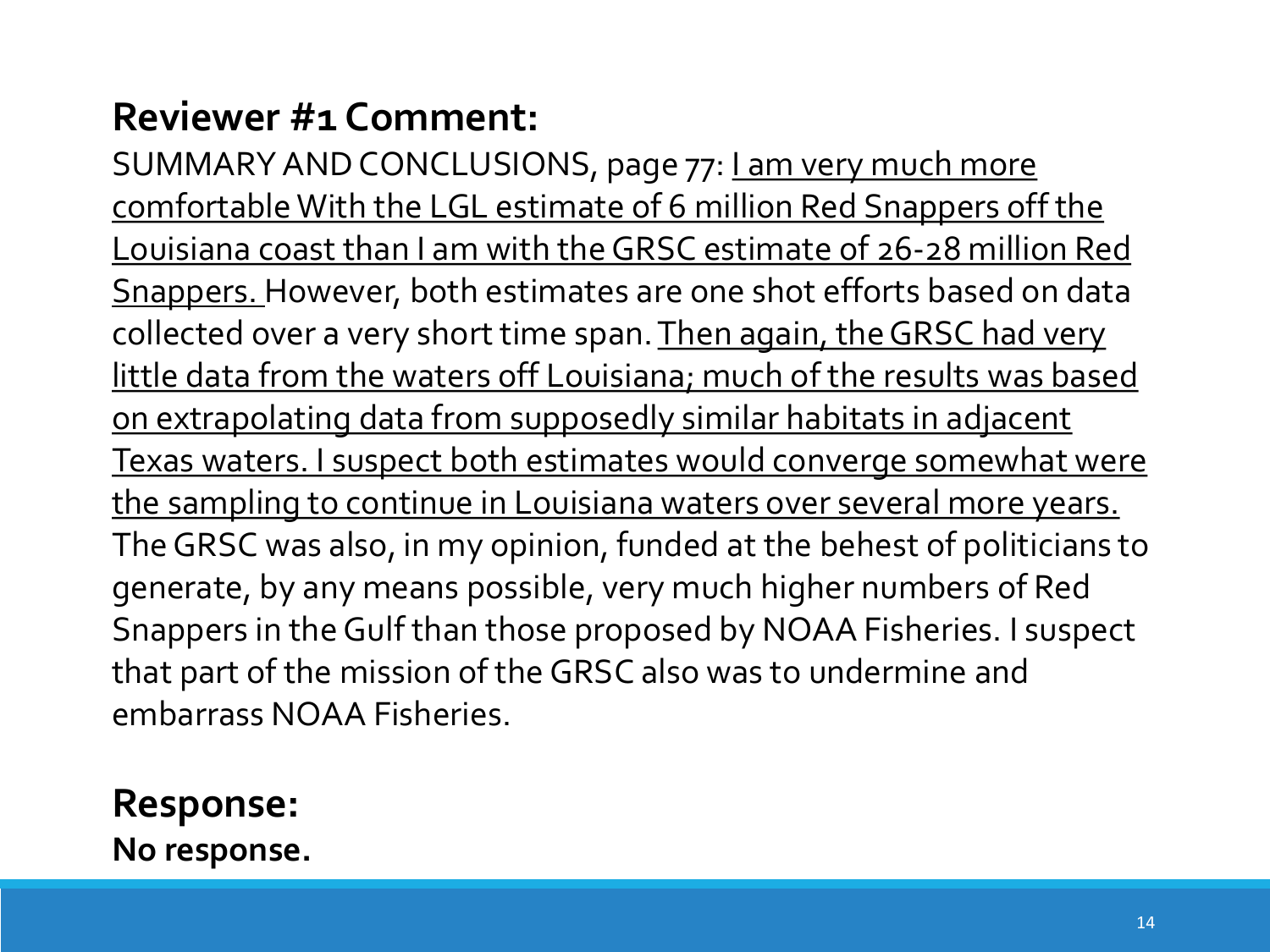LIERATURE CITED: I get the feeling that the authors could have expanded their literature search to update some of their methods for analyzing their data. For instance, they use the growth performance index  $(\varphi)$  to compare Red Snapper von Bertalanffy growth parameters among habits and among regions. A more recent alternative would be to apply Akaike's Information Criterion https:/ / www.scribbr.com /stat istics/ akaike-in forrnation-criterion/. This is what I always used after it was suggested by a reviewer of one of my publications. There are also few recent hydroacoustic articles cited, especially those coming out of LSU. The three articles cited from Stanley and Wilson are of dubious merit.

# **Response:**

**We agree that use of the growth performance index to compare growth parameters is antiquated and that AIC is a better approach. The growth index results have been removed from the report. However, a more robust statistical analysis comparing growth and condition will be performed at a later time. For now, visual inspection of differences in growth for various comparisons should suffice. We have amended/added respective graphs to facilitate these comparisons.**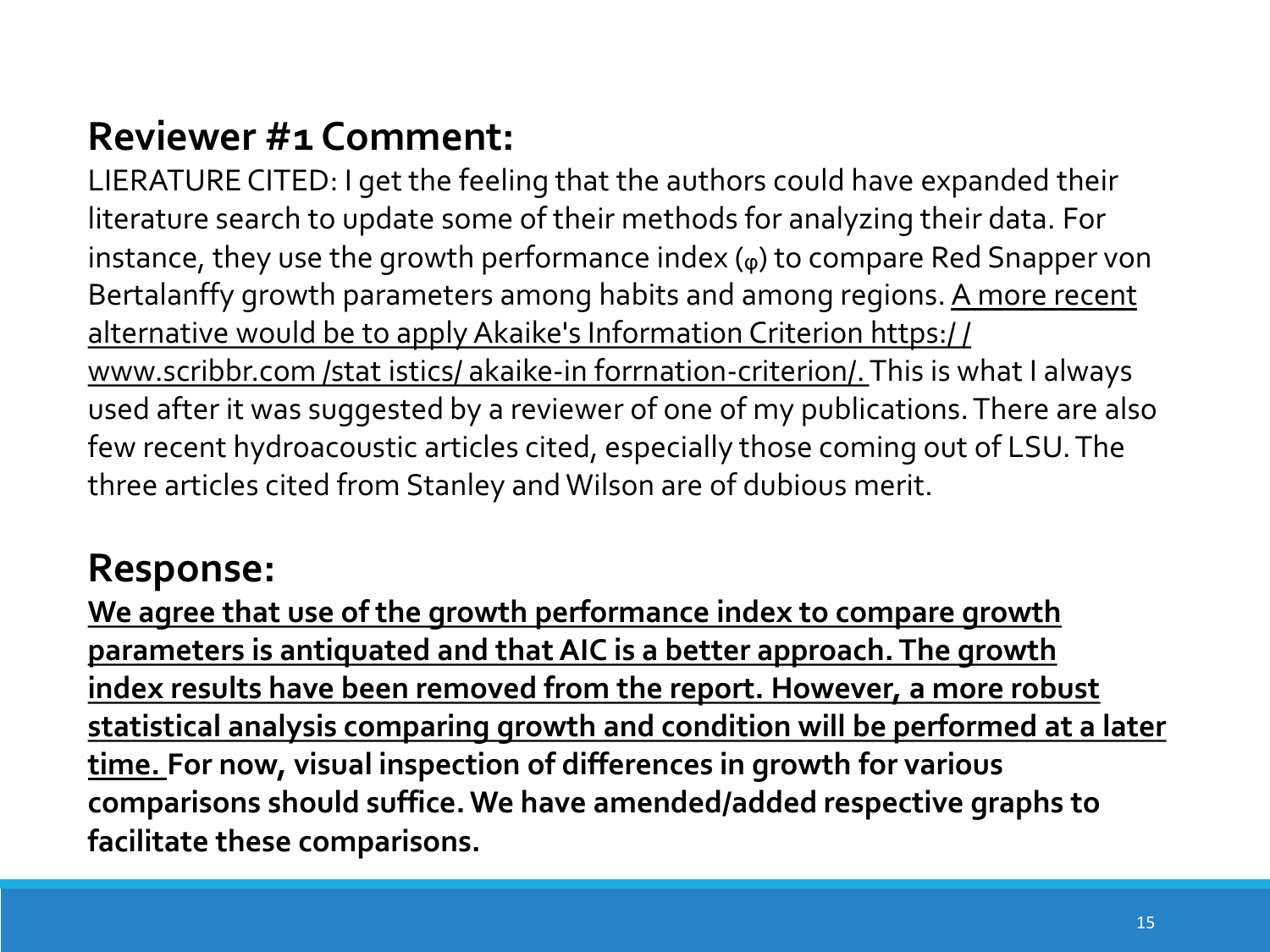Again, LGL has provided a very, very good report on their activities relative to Purchase Order Number 20004617881 It certainly fills the Louisiana hole in the GRSC, as I am sure you intended it to do! Thank you for this opportunity to be of service to LDWF! I remain at your service!

**Response: Much appreciated!**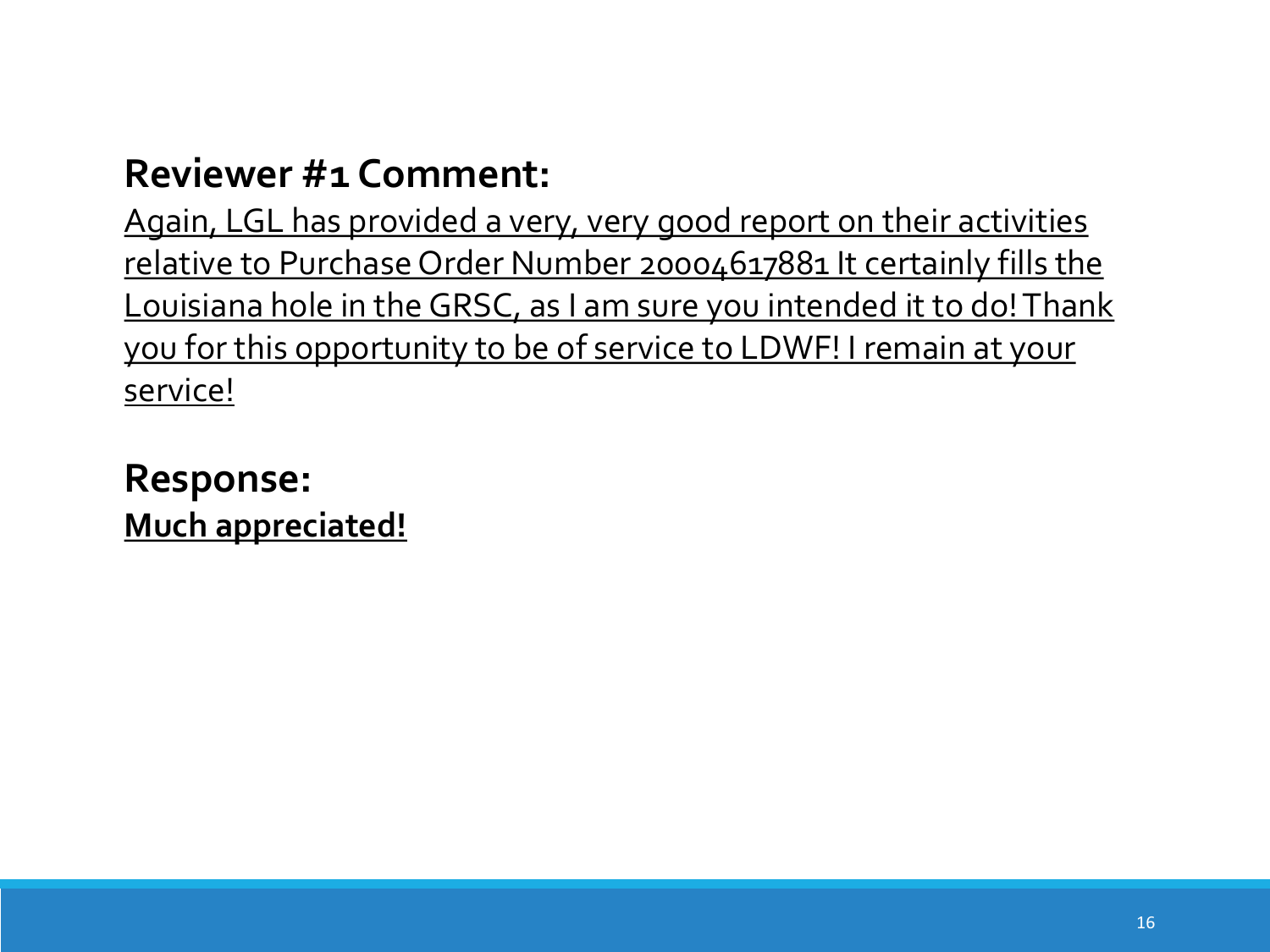# Reviewer #2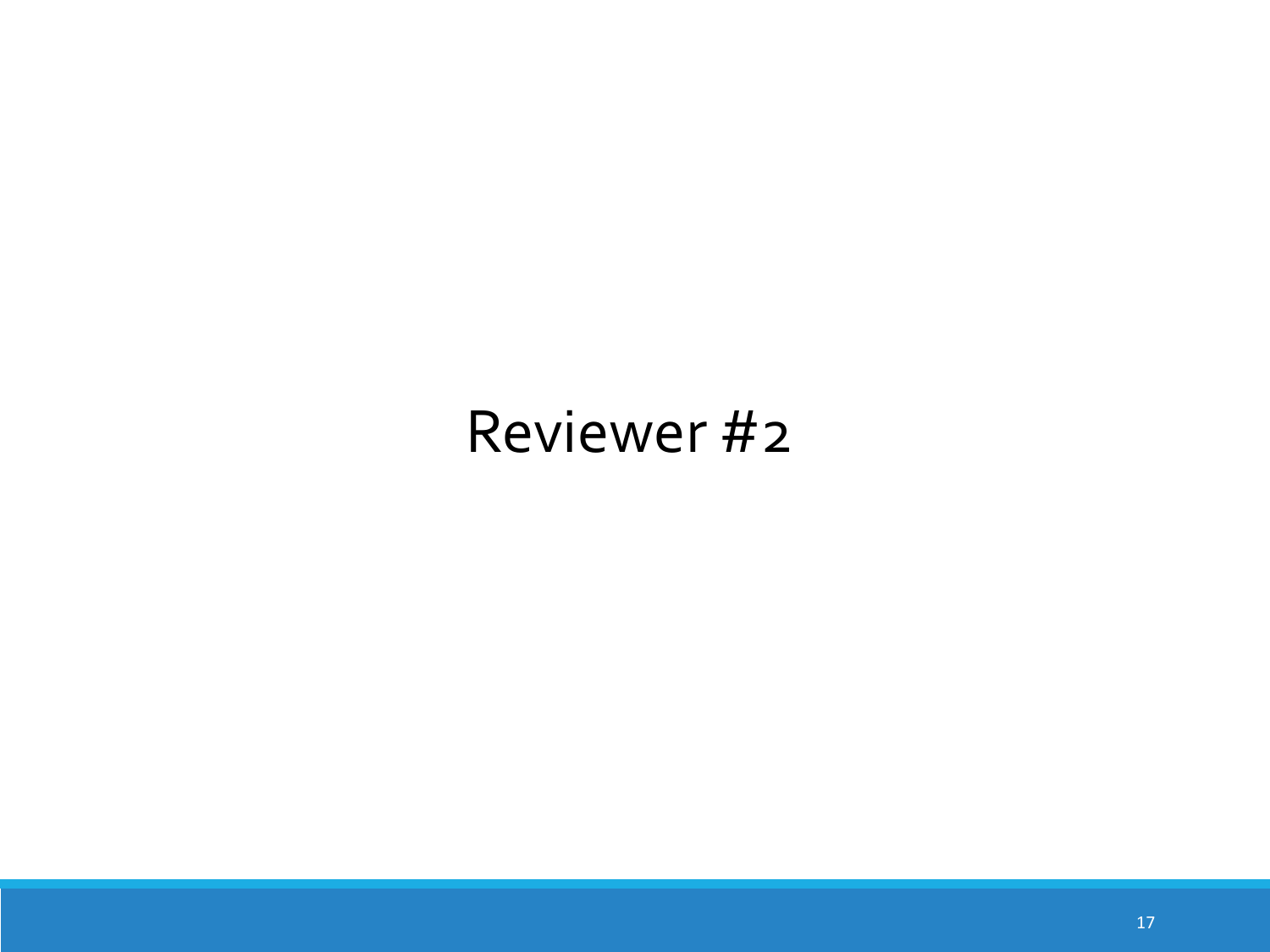Scope of Review and Terms of Reference: This document constitutes a technical review of the Draft Final Report; Estimation of Total Red Snapper Abundance in Louisiana and Adjacent Federal Waters by LGLEcological Research Associates, Inc. June 2021 (hereafter referred to as LGL 2021). LDWF asked for this technical review in order to more fully evaluate the strengths and weaknesses of the scientific data and estimates of red snapper abundance in support of management policies for this important species. LGL 2021 noted that the objectives of their contract were to: 1) determine species composition at 106 sampling sites at predetermined locations in the Gulf of Mexico and offshore Louisiana per approved sampling methodology; 2) conduct hydroacoustic, Submersible Rotating Video (SRV), and composition sampling for finfish at the 106 sampling sites; 3) conduct water column surveys at the 106 sites and 4) conduct a mark/recapture study at a subset of six sites (1 platform and 1 artificial reef site in each of three regions). The study was required to be compatible with Stunz et al. 2021 (Stunz, G.W., W.F. Patterson III, S.P. Powers, J.H. Cowan Jr., J.R. Rooker, R.A. Aherns, K. Boswell, L. Carleton, M. Catalano, J.M. Dryon, J. Hoenig, R. Leaf, V. Lecours, S. Murawski, D. Portnoy, E. Saillant, L.S. Stokes, and R.J.D. Wells. 2021. Estimating the absolute abundance of age-2+ red snapper (Lutjanus campechanus) in the U.S. Gulf of Mexico. Mississippi-Alabama Sea Grant Consortium, NOAA Sea Grant. 303 pages). As noted in Stuntz et al. unforeseen circumstances curtailed the plan for sampling in Louisiana by their study. Therefore, they developed an ad hoc estimate based largely on sampling results in waters adjacent to Louisiana in Texas. However, it was determined that sampling directly in Louisiana waters was needed. Thus, the LDWF contract was let to LGL to sample 106 sites during 2020 and provide estimates of La red snapper abundance based on those samples. It is important to note that the scope of this report is to review the LGL results for Louisiana and not to review the results of Stunz et al. The Stunz et al methodologies at both the sampling and overall estimation levels differed (by design) in Texas, AL/MS and Florida from those in LA. While LGL 2021 makes a number of comparisons of their results and methodologies with the Stunz report, the technical review herein focuses on the LGL results using their methodologies. However, since the Louisiana estimates in LGL are based solely on sampling in Louisiana and adjacent Federal waters, whereas Stunz et al. used extrapolated samples from outside that area, this provides some prima fascia support for using the LGL results in support of management.

**Response:** 

**We agree with all these scope statements, especially the conclusion of this paragraph.**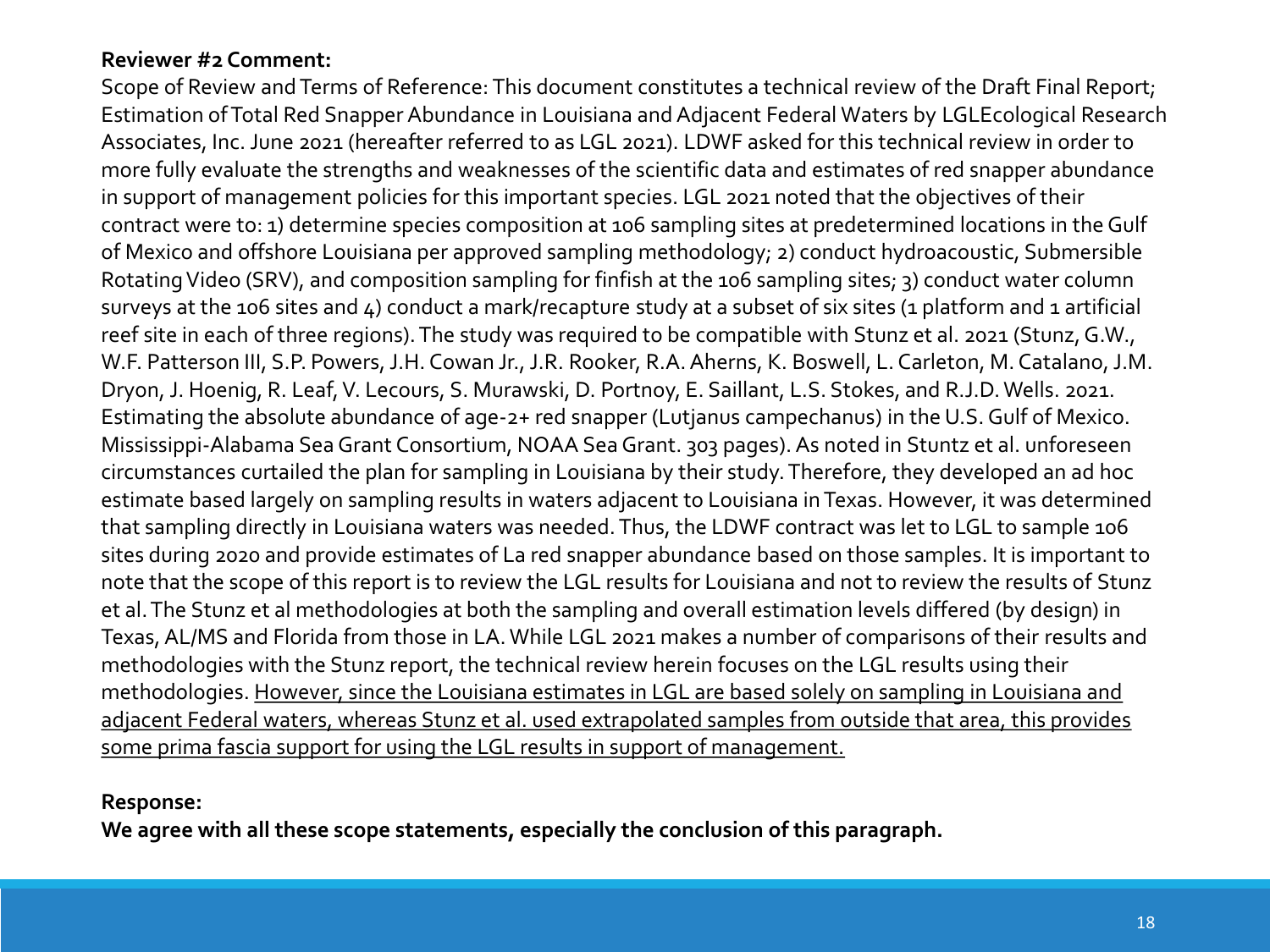Also, it should be noted that LGL 2021 indicated that they were supplied with the locations of the 106 sampling sites. The implication is that these sites were selected based on a stratified random design and provided to LGL and then LGL sampled those sites and analyzed the results based on that premise. While it does not appear to be within LGL's remit to justify the specific selection of the 106 sites, estimation methods that were used or might be used in the future are contingent upon this premise. So, at some point there should some discussion of that selection by the suppliers of the site locations.

#### **Response:**

**Additional text added on page 1 of the report and the RFP is now attached as Appendix 9. The RFP provides more detail on site selections.**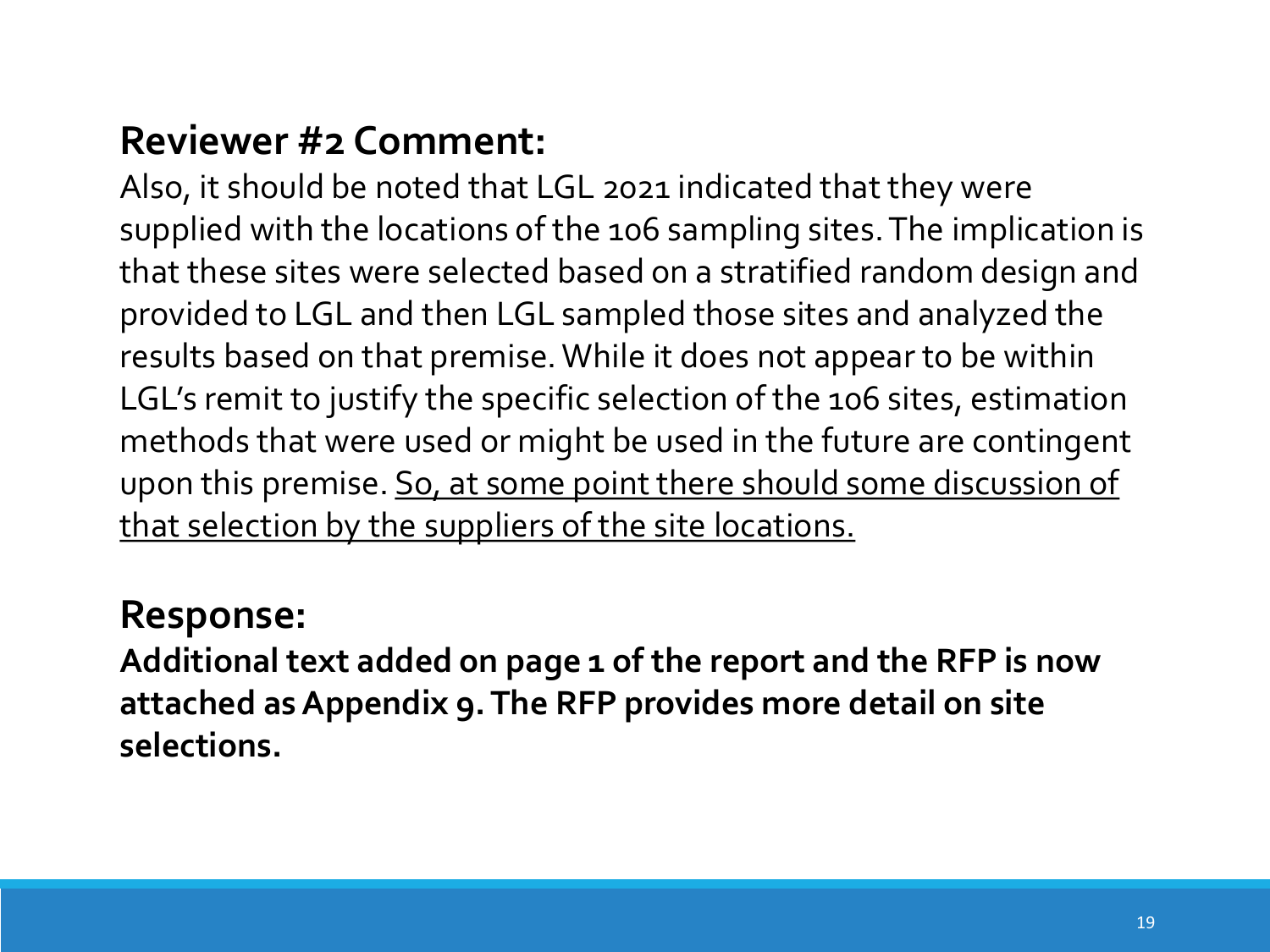This technical review will be addressed in three sections. The first section addresses the sampling methodologies associated with acoustic and video sampling to obtain fish density and red snapper proportions, respectively, and the mark/recapture studies. The second section examines the actual estimation of red snapper abundance, how the site samples were expanded to larger strata and comparisons to mark/recapture results. And, the third section is for conclusions and recommendations; in particular whether the LGL estimates of red snapper are useful for integrating into future assessments and management decisions.

#### **Response:**

**We appreciate this review organization scheme.**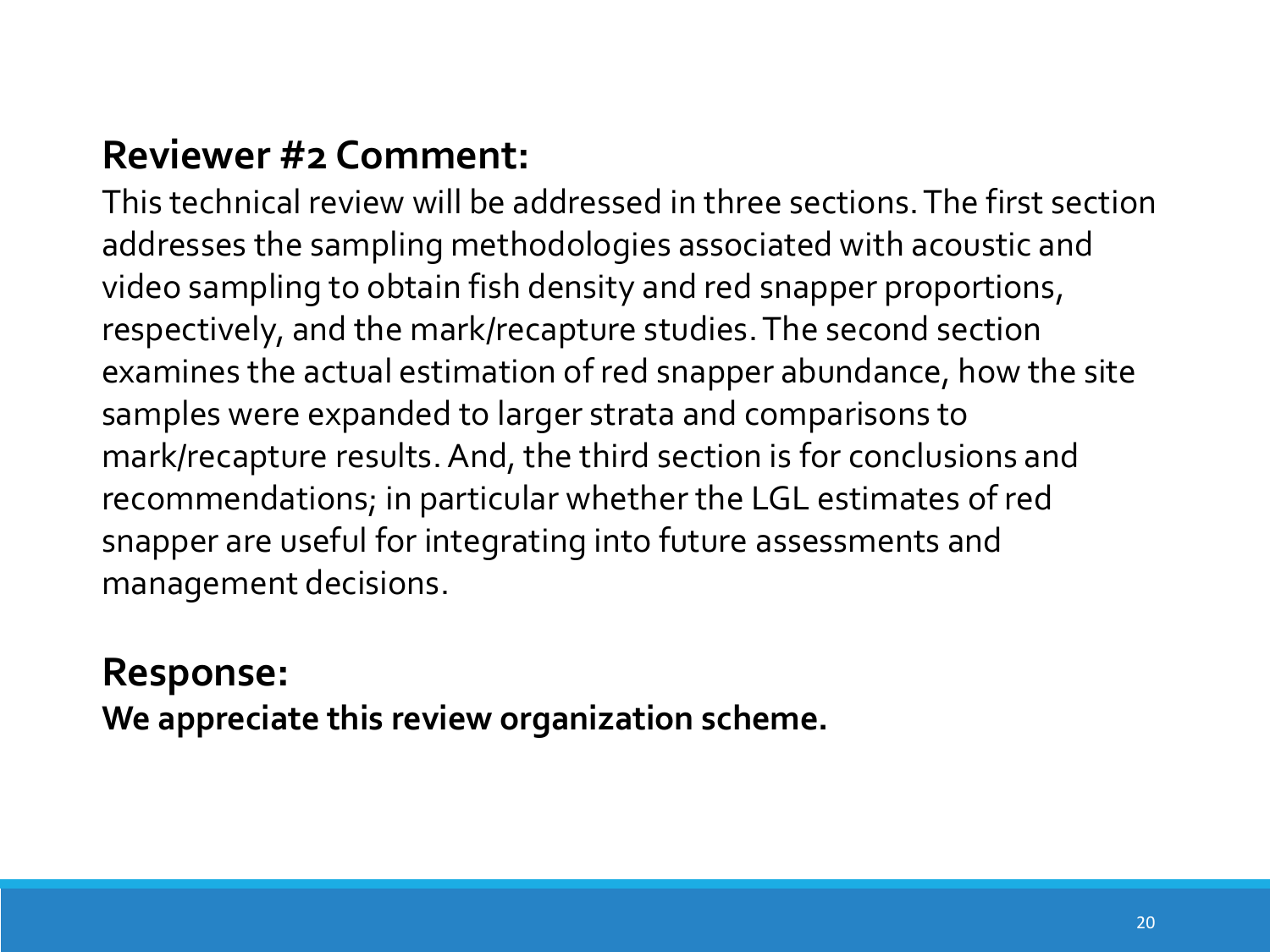Field Sampling for Fish Density and Proportion Red Snapper: The red snapper sampling frame was defined in terms of region (east, west, central), depth zone (shallow, mid, deep and shelf) and then habitat type (uncharacterized bottom (UCB), natural banks and artificial reefs (including artificial reefs, platforms, and pipeline crossings). Of the 106 total sampling sites, 37 were located in the West Region, 33 were in the Central Region and 36 were in the East Region. Of these, 55 were discrete reef sites whereas 51 were UCB sites (of which 39 sites were uniquely sampled and the other 12 sites were paired with pipeline samples. Total area by habitat type was estimated as: natural banks 724 km2, UCB 49,003 km2 whereas there was a count of 1777 artificial sites known. Final estimates of red snapper abundance were made for the aggregate habitat types and not for finer strata (see Estimation section). Tables 1-3 in LGL 2021 are particularly helpful in understanding the relative sampling that has been applied.

#### **Response:**

**This is an accurate characterization.**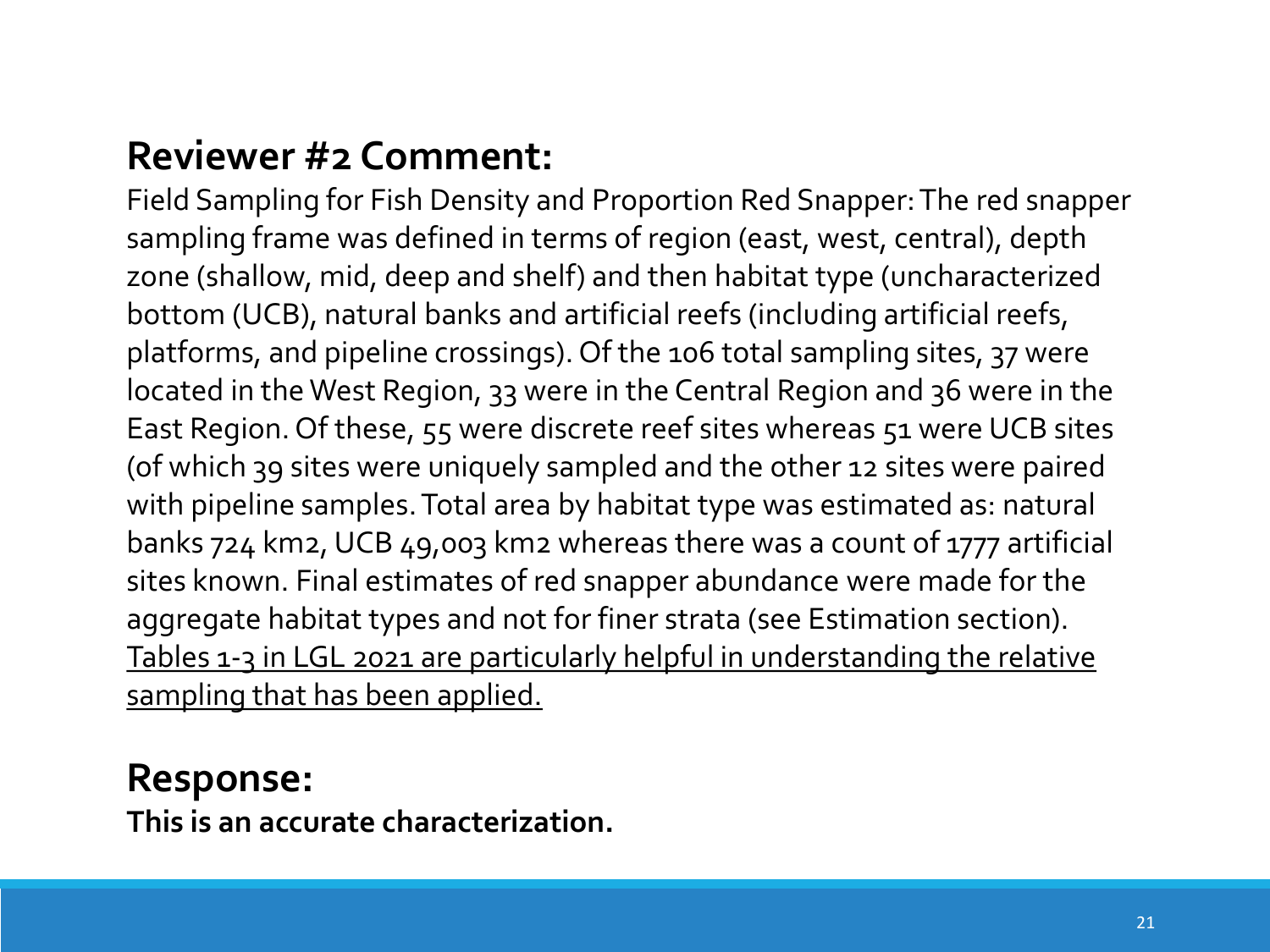Note that this reviewer does not have technical expertise in the physics of acoustic signals and the optics of underwater visual camera systems, therefore the criteria being examined are: is the methodology documented in the report? Is it consistent with standard practices employed by others in the field? And are possible biases noted? **In the case of the hydroacoustic sampling, these criteria appear to be fulfilled (see LGL 2021 discussion on pages 12-17.**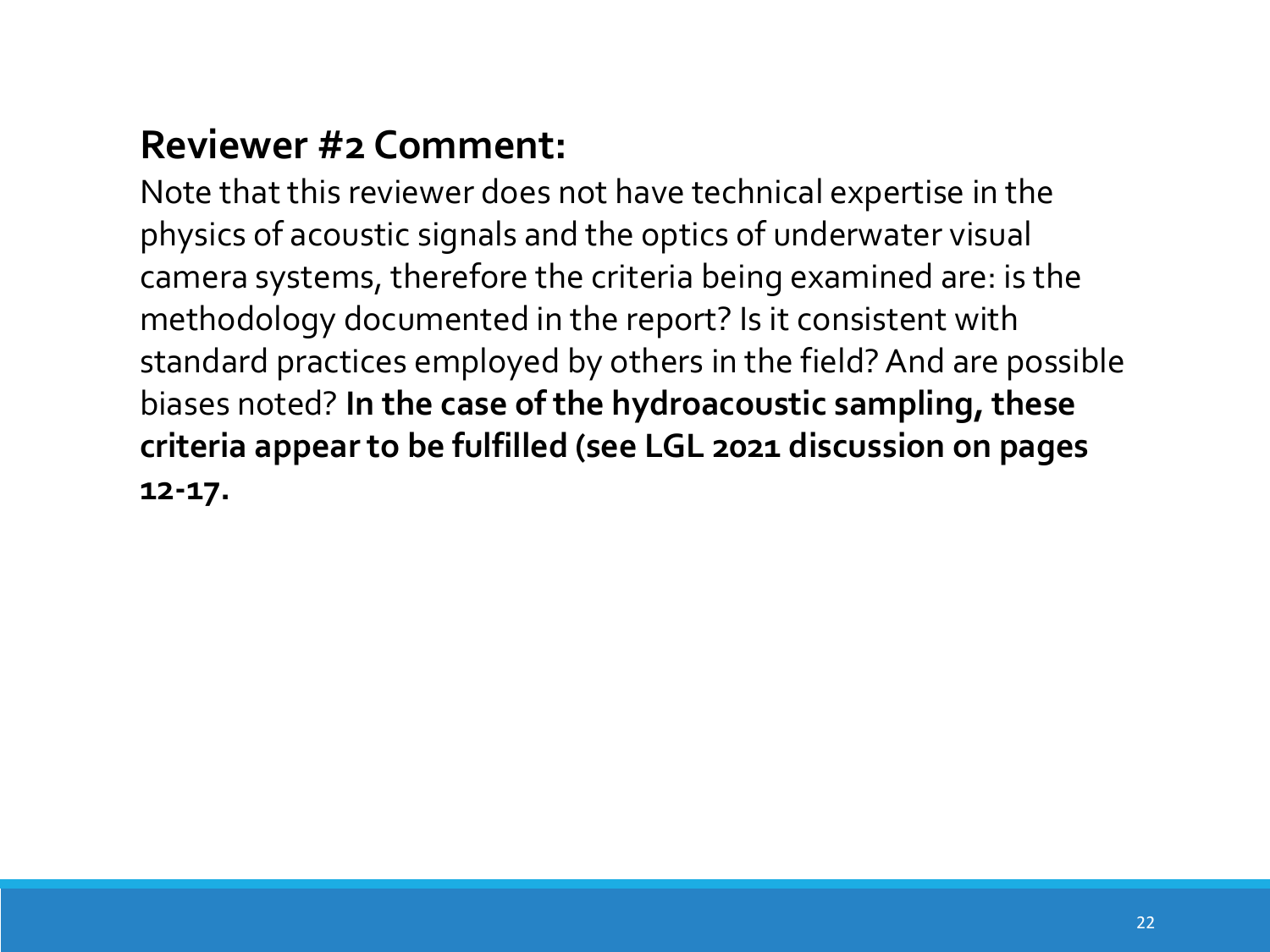However, from a statistical standpoint I note that there are instances where variance issues are "glossed over". For example, I am unclear (this may be due to my lack of expertise) about the conversion of signal strength to a number of swimbladdered fish. LGL 2021 used in situ Target Strength. The methods to determine TS/swim-bladdered fish that were used are not clear. More importantly, is this a source of variance that is measurable and can be integrated into the density estimation? Is it likely to be important? I suspect that these sorts of issues will not impact the point estimate very much but could affect variance estimates.

# **Response:**

**Similar to the Stunz et al. paper, in-situ Target Strength (TS) was indeed used. The methods to determine the in-situ TS of swimbladdered fish involve specified detection parameters within Echoview and a number of analysis steps including the decibel differencing process as described in Hydroacoustic Data Processing Methods section (pages 12-17). The decibel differencing technique assists in the in-situ TS process by essentially helping to filter out**

**acoustic data resultant from non-swimbladdered fish and other particulate matter such as plankton, thereby reducing confounding signals. Stunz et al. also employed this technique in their Florida data but did not in their Texas data, which used only a single frequency echosounder.**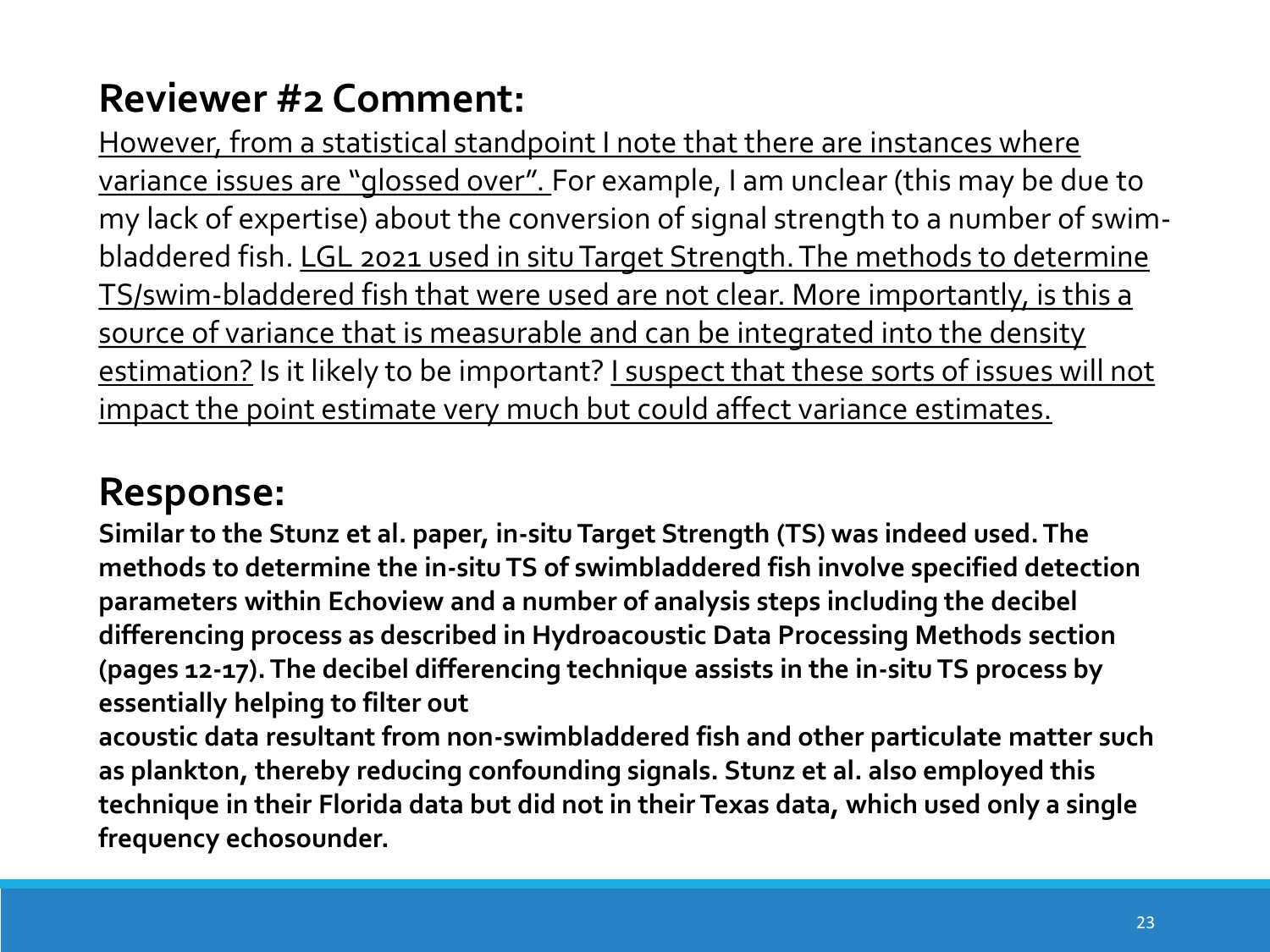# **Reviewer #2 Response Continued:**

**In terms of the variance, as the data processing uses in-situ TS, a TS value for single echoes is measured after filtering and thresholding the raw data and is used directly in the subsequent density calculations (i.e. echo integration). This differs from when exsitu TS (in the form of established TS-length equations) is used, in which variance in density can be calculated by applying different sizes of fish, therefore resulting in differing TS estimates. With the in-situ scenario, in theory a change in threshold values and filtering could result in differences in the estimated density and final numbers. The difficulty, however, is that all thresholds and settings are on a sliding scale and are employed at most of the different operators visible in Figure 8. The process of discerning variances due to such changes would therefore become almost infinite, changing each parameter within each operator to determine successive cumulative results. In practice much of the thresholding and filtering is done by subjective scrutinization of the processed echograms by an experienced user and is an iterative process, making changes until signals from obvious non-fish particles are removed while obvious fish remain. Final threshold values are also based on and compared to methods in previous studies. This process does preclude calculation of variances within the raw data, which is standardly not reported. Variance estimates may be calculated from subsequent steps in data analysis.**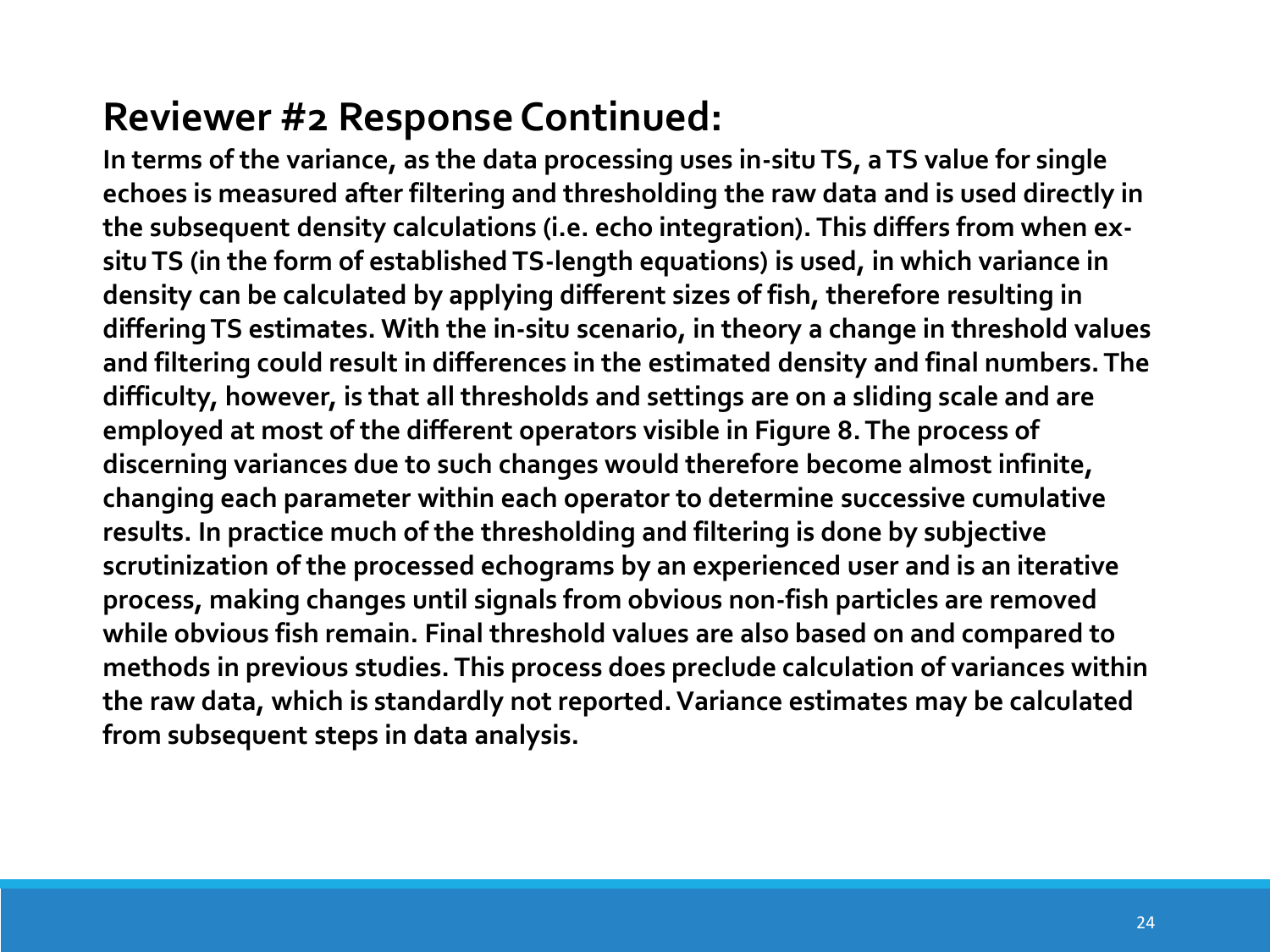Also, the overall goal of the study is to estimate age 2+ red snapper or red snapper approximately greater than 300 mm. I did not see any discussion of the filtering of fish TS relative to size. Again, it may be to my lack of expertise.

# **Response:**

**The hydroacoustic data processing primarily uses decibel differencing to obtain in-situ TS and a resultant density estimate of all swimbladdered fish, which is then apportioned by all swimbladdered fish observed via camera surveys to obtain numbers of red snapper. The decibel differencing process to discern swimbladdered fish is as far as one can reliably go within hydroacoustics in picking out the fishes of interest in a mixed species community such as this. This process provides a step towards narrowing potential targets other than red snapper, but TS of individual red snapper still overlap with a variety of other fish. An additional minimum signal threshold is applied to both Sv and TS at -50 dB in the study, which filters out smaller organisms including non-swimbladdered plankton and small swimbladdered fish. Simmonds and MacLennan (2005) describe the range of TS for almost all fish as -60 dB to -20 dB,**  with the lower end of the range approximating a 4 cm sprat or similar fish. A -50 dB threshold represents a significant **change in energy and size from the -60 dB minimum, since TS measurements are on a logarithmic scale, and a difference of 3 dB represents a twofold change in backscattered energy. Additionally, the area of backscatter of a red snapper is attributable to its swimbladder, not the length of the fish as a whole, and very young red snapper are likely to have been filtered out. However, TS remains highly variable depending on size, shape, angle, and tilt of the swimbladder, and consistent filtering of a precise size of fish cannot be done reliably. Furthermore, using in-situ TS entails Sv being scaled by representative TS signals nearby, thereby calculating an appropriate number of fish whether large or small, which is then apportioned using camera species proportions. We believe the possible inclusion of young red snapper in both hydroacoustic and camera surveys is likely to be minimal and have a negligible affect on final numbers of age 2 red snapper.**

**Simmonds, J. and MacLennan, D., 2005. Underwater sound. Fisheries Acoustics Theory and Practice, 2nd edn. Oxford, England, Blackwall Science.**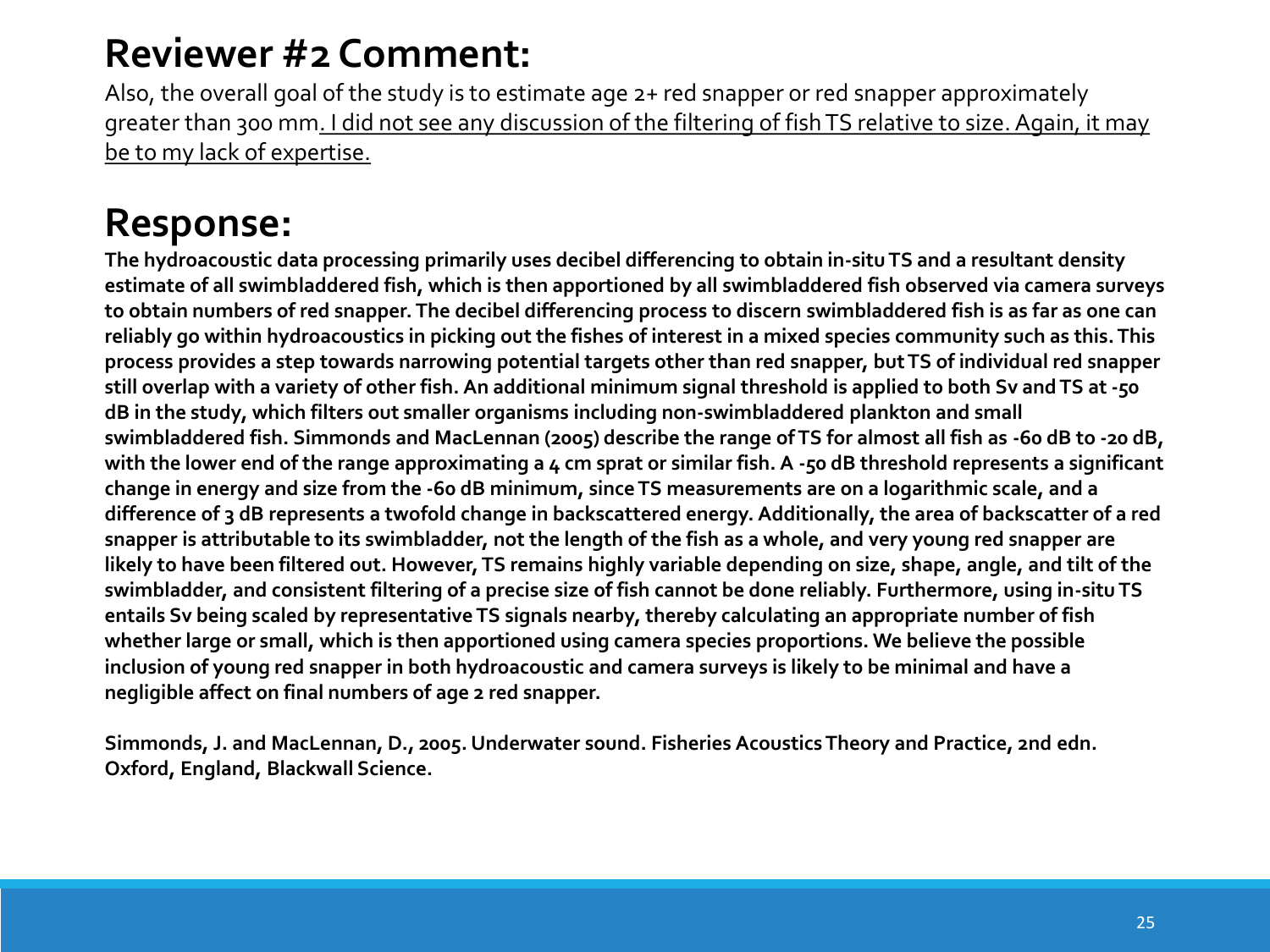The areal acoustic coverage of each sampling site was done by parallel transects. The choice of the amount of area to be covered at each site was prespecified for each habitat type. In the case of structures, that area extended beyond the location of the natural or artificial structure. To some extent the choice of how much area to include beyond the structure is arbitrary. More area than the structure itself was included to account for daily movement and attraction of the habitat. Possibly some of that area could be classified as UCB rather than structure, but given the large disparity between the total UCB and structure areas, this will be a minor concern. Also, the strength of the LGL approach is that the design is internally consistent. However, I mention this issue because inevitably natural and artificial structure densities arising from LGL will be compared to densities in other areas. In doing so, it should be made clear the exact definitions of the area associated with a structure in LGL's La study versus densities elsewhere.

#### **Response:**

**On pages 31 and 32, the areas sampled for each habitat type are made clearer.**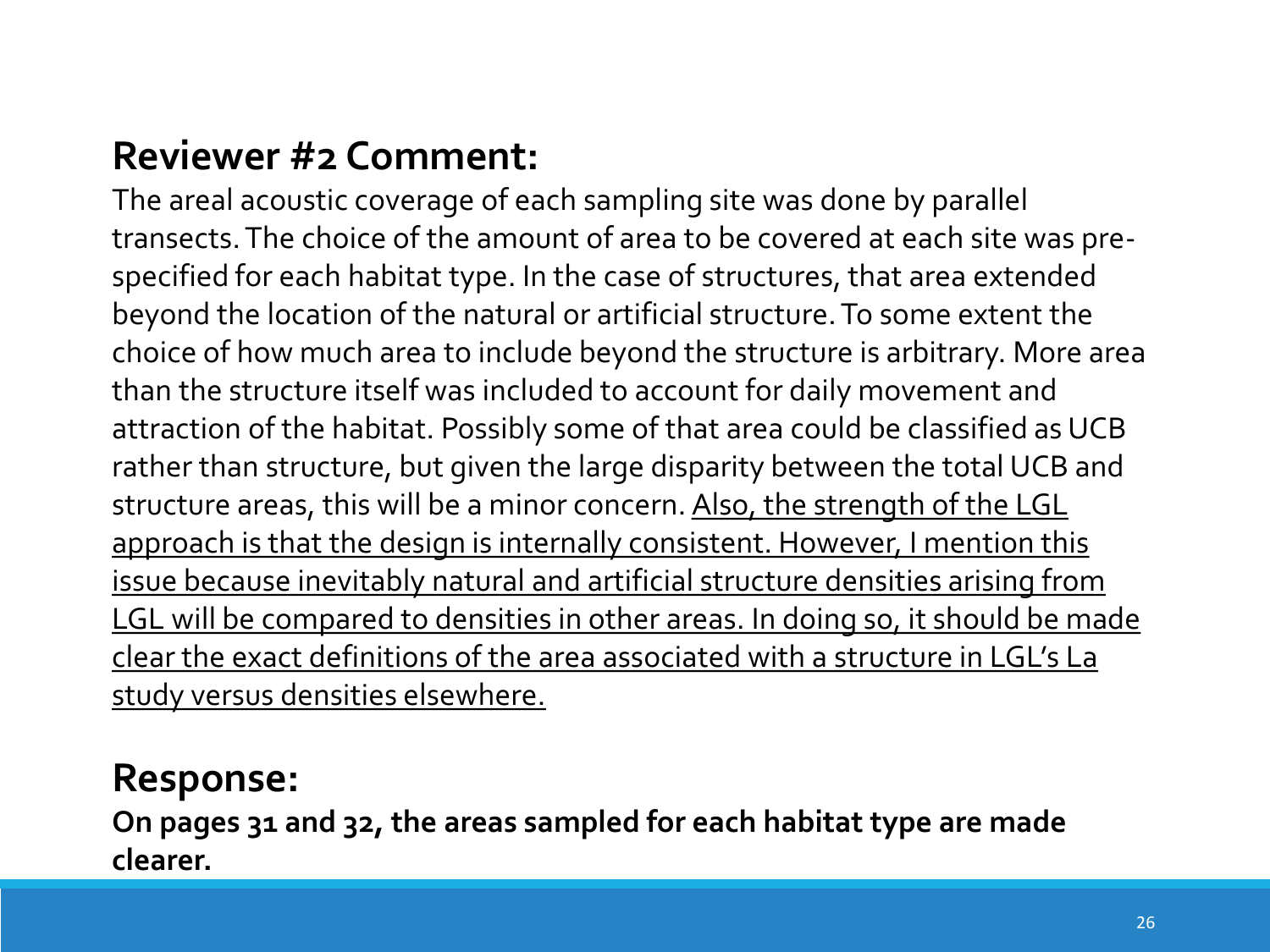Submersible Rotating Videos (SRVs) were conducted over structure sites and UCB transects. Additional composition data was collected by hook and line over structure sites and towed video and longline sets over UCB transects. Most of the observations came from the SRVs (LGL 2021 Table 5). The methodologies were consistent with standard practices and assumed no catchability variation due to sampling. While there may be biases in the sampling, the protocols were consistent and thus, it was felt that catchability effects on red snapper composition would be minimal.

#### **Response: We agree.**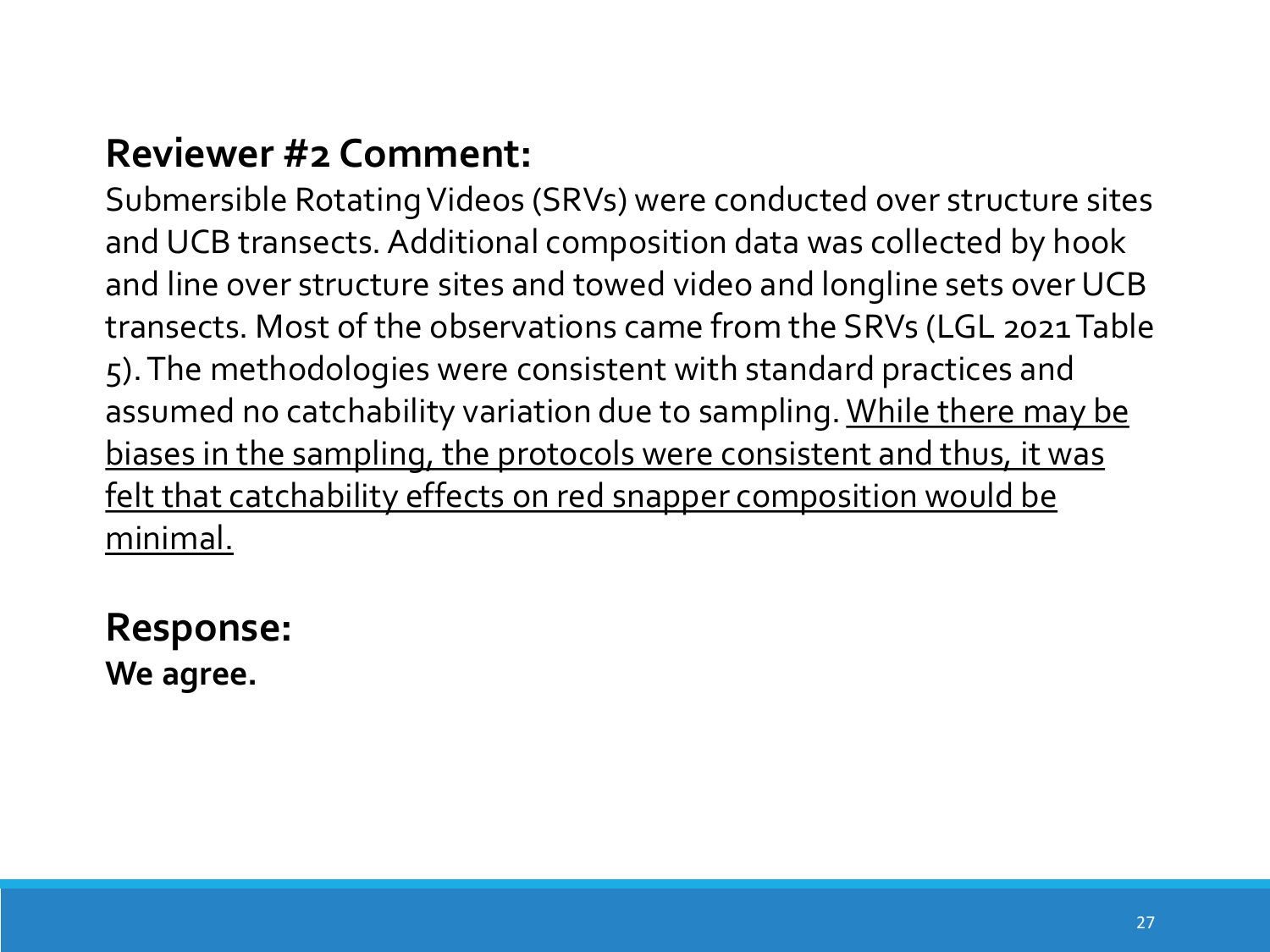Estimation of Red Snapper Abundance: The basic estimation method to obtain red snapper abundance estimates was to obtain a density estimate of swim-bladdered fish from acoustic methods from a site, then multiply it by the proportion of red snapper from the SRV (and other sampling methods) samples from that site, then get the "average" red snapper density from all sampling sites within a habitat strata and then finally multiplying that density by the total area of that habitat strata (UCB) or the total number of structures for artificial and natural structures. However, there often was a mismatch of sampling of composition versus fish density in some sites leading to very skewed data. There was a concern that this could lead to bias in the estimates. Therefore, LG modified the estimation methodology in several ways and presented the results for each.

**Response: Accurate characterization.**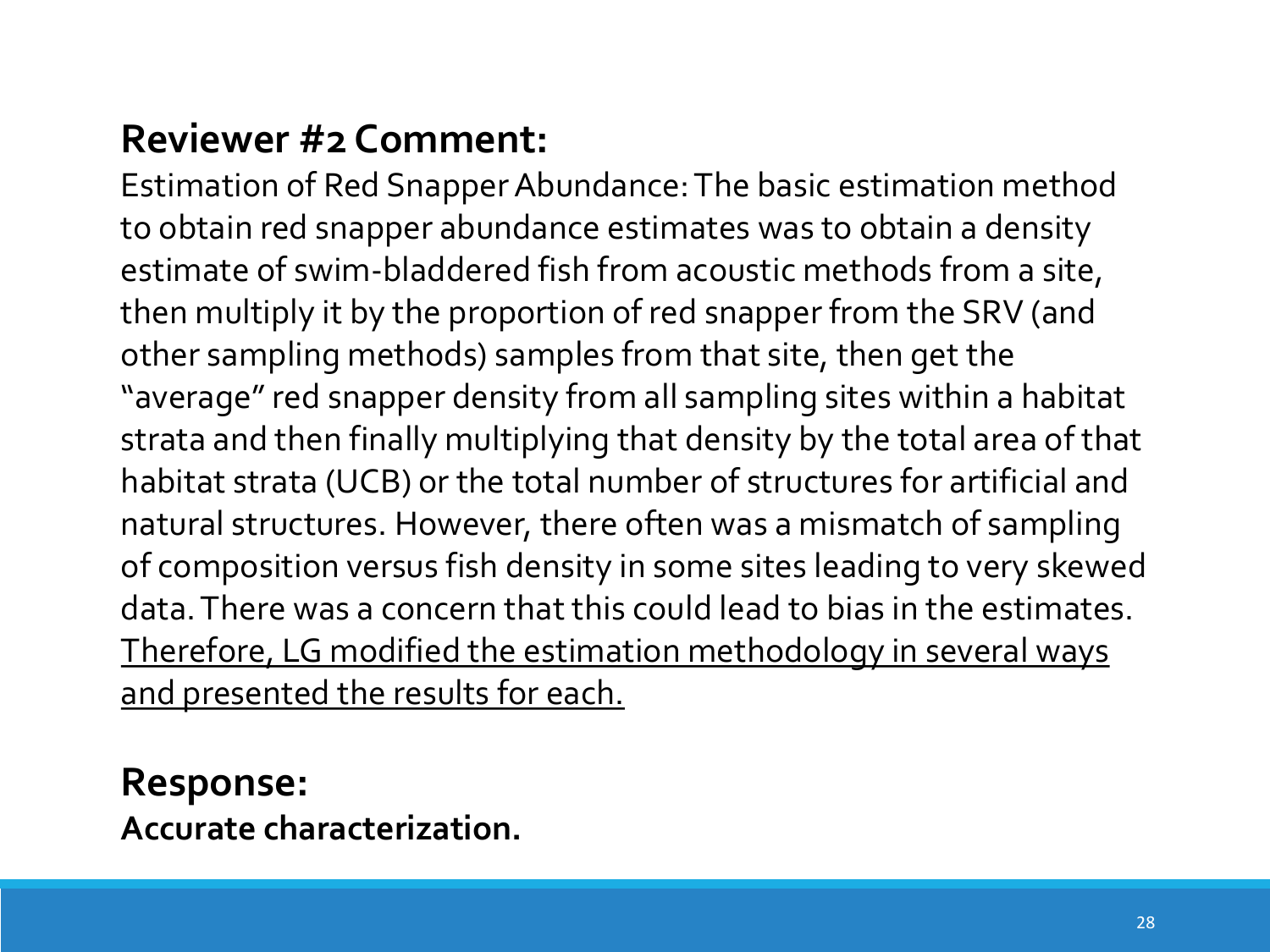LGL's two basic methods were referred to as: 1) Mean Site Abundance and 2) Modeled Site Abundance. The Mean Site Abundance methodology is the basic estimation design outlined in the 1st paragraph of this section. In the case of the estimates for artificial structures, this was the exact methodology used. However, for natural structures and UCB sites the worries about skewness and composition-density mismatch induced LGL to utilize the geometric mean as the point estimates of density and composition. Then these point estimates were carried forward into the expansion to total abundance, as with artificial structures. The Modeled Site Abundance protocols modeled density within a strata as: ln(density)=BX + DZ where B and X were vectors of parameters (including an intercept) and fixed effects, respectively; and where D and Z were vectors of parameters and random effects. Then red snapper composition was modeled as: ln(Proportion RS/(1- Proportion RS))=BX

The suite of fixed effects included oceanographic data specific to the site, depth and region. Final models were chosen using AIC and in the end, the random effects in the ln(density) model were not significant and not included. Total abundance for a strata was the product of the predictions appropriately weighted by the proportions.

#### **Response:**

**We are glad to see the reviewer was able to follow our methodology.**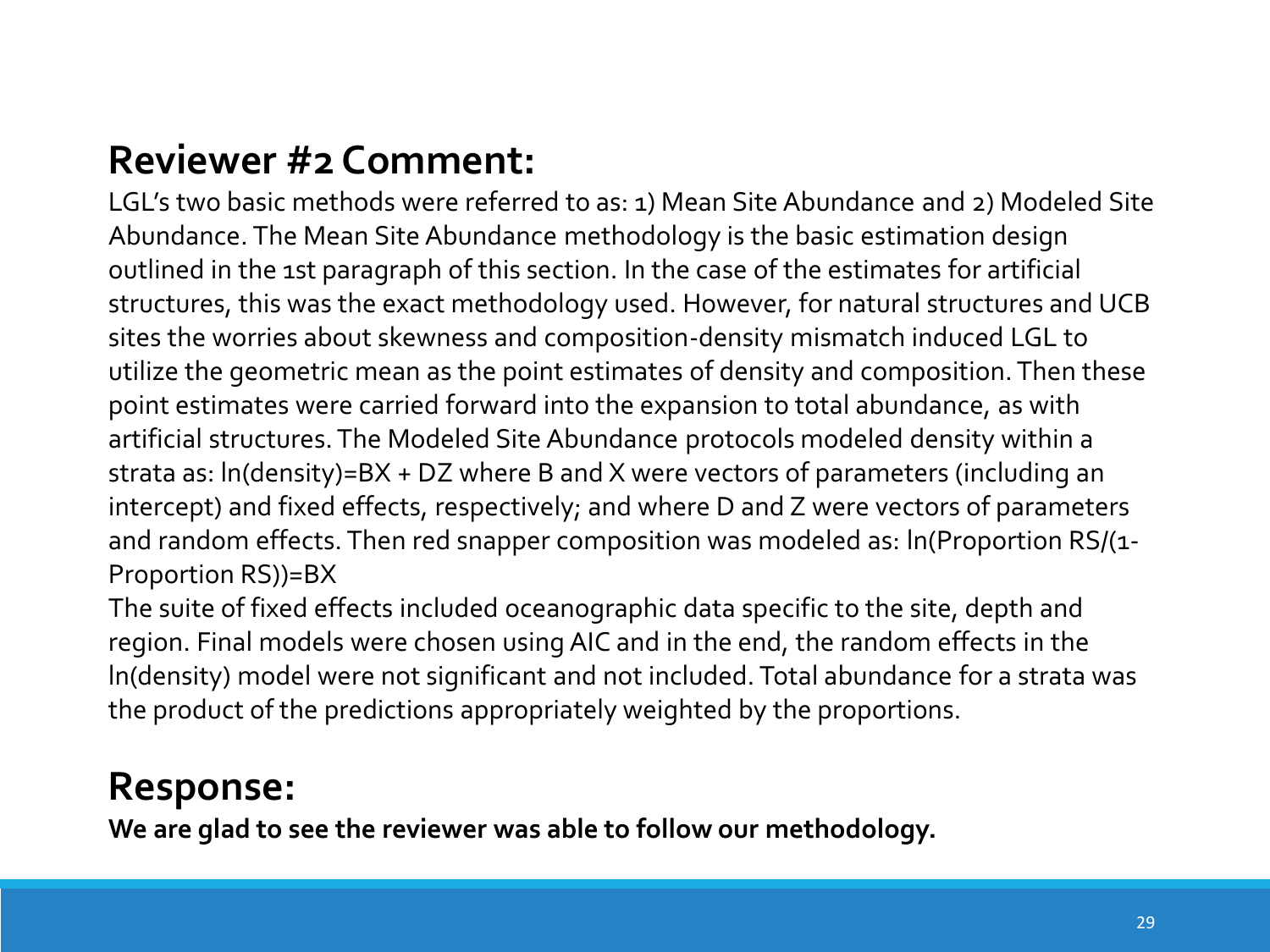The basic results by strata of the two methods are given in LGL Tables 6 and 10, respectively. I am uncomfortable with the use of the geometric mean (GM) in the Mean Site methods. While I understand the reasons for this approach, including it as a point estimate for a strata introduces some inconsistency in interpreting the results. Through the geometric mean inequality, we know that the GM is <= the arithmetic mean (AM). So, mixing some strata with AM's and some with GM's confuses the issue. I would have preferred a presentation of AM results for all strata then if inconsistencies showed (which I expect they did), then that creates support for the Modeled Site method. LGL did not explicitly recommend that the Modeled Site method was preferred to the Mean Site, but their final conclusions focused on the Modeled Site. So, the implications are that the results from that method are preferred. And I agree with that conclusion.

#### **Response:**

**Apologies for the confusion. Yes, we are recommending that the modeled estimates be used for any decision support made possible by this study. The "raw" arithmetic or geometric mean estimates was more or less a back-of-theenvelope verification that the model was not grossly mis-specified.**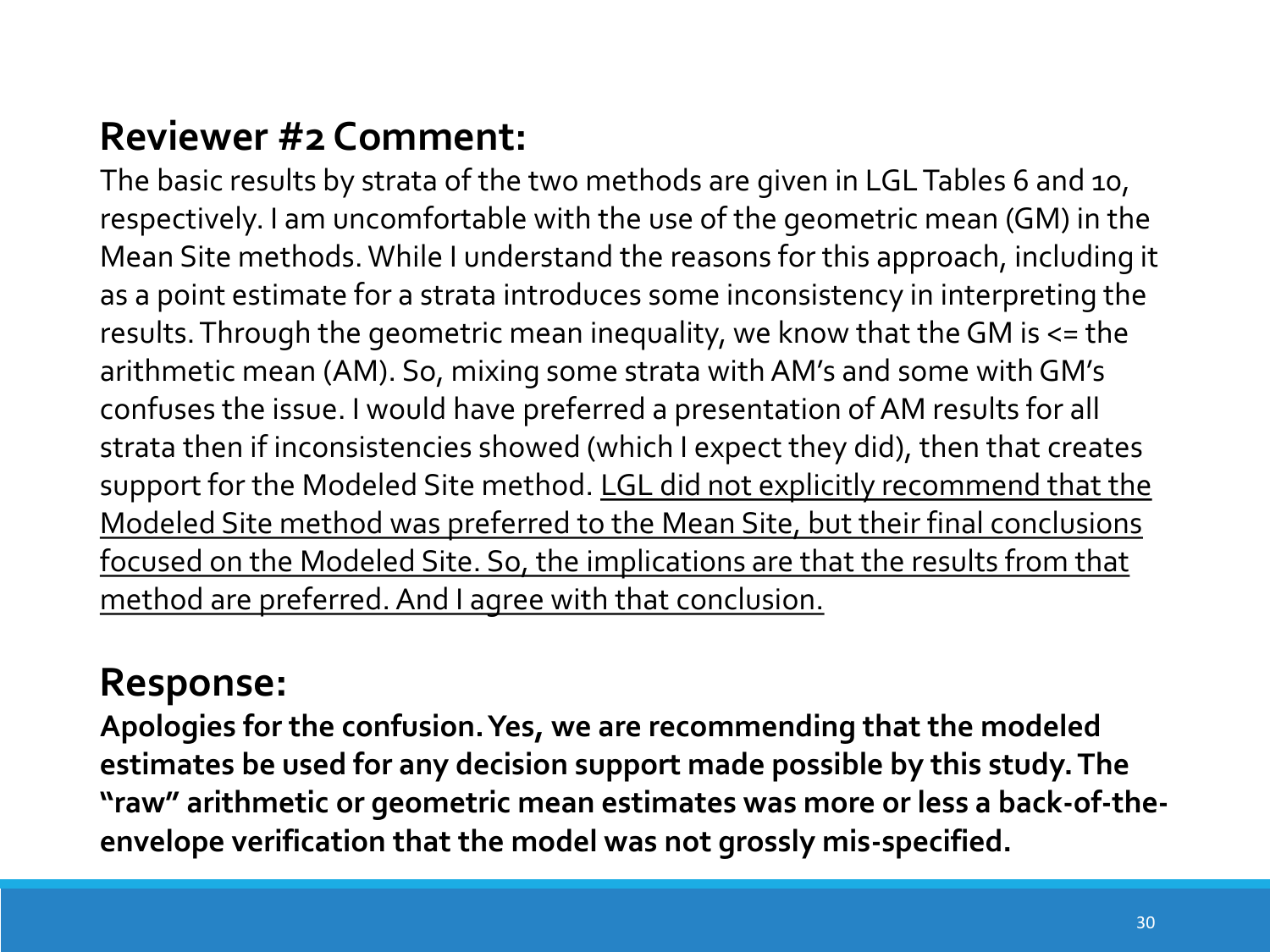Interestingly, the Mean Site result for artificial structures which used the AM was close to the estimate of the modeled site (1.5 million versus 1.6 million Tables 6 and 10). This is comforting and somewhat expected because the sampling frame for this stratum was reasonably well known and the sample sizes were reasonable. However, the Mean Site estimates using the GM were substantially lower than the Modeled Site. I expect that the Modeled Site variances would be substantially lower than those arising from AM Mean Site variances for natural structures and UCB. Indeed, the reason for using the Modeled Site method was to stabilize the estimates, both point and variance. However, the estimation of variance should be explored further. Variance estimates may become important if the results of this study are to be integrated into variance weighted stock assessment models such as Stock Synthesis.

#### **Response:**

**We agree and will address further as necessary.**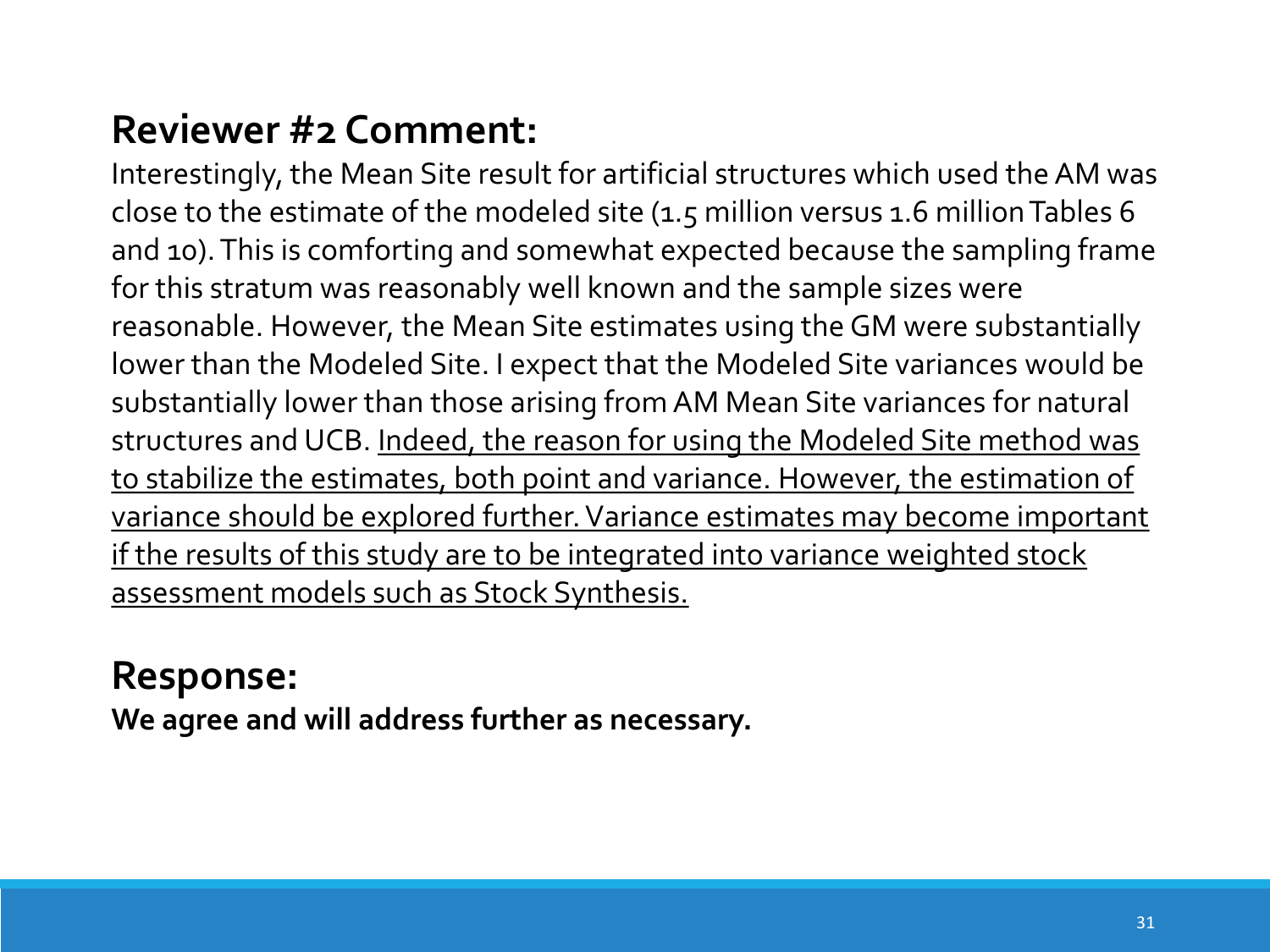Finally, I will comment on the mark/recapture results. These studies were conducted at selected sites so the results should be viewed as demonstrations of the degree of congruence between the M/R methods and the Acoustic/Video methods for specific sites. In examining the M/R results I could find nowhere in the report what the elapsed time between release and recapture. Was it hours? Days? Weeks? Nevertheless, the results are not out of line between the M/R estimates and the AM estimates for the specific sites as shown in Figures 20 and 21. The M/R estimates were generated with the sequential Bayesian algorithm. I am interpreting the distributions plotted in Figures 20-21 as the estimated posteriors. In that case the MR point estimates noted on the plots are the modal values. Whereas, the other point estimate on the plots are the acoustic AM estimates. Judging from the implied probability distributions, the modal MR estimates are not inconsistent with the expected values (AMs) from acoustics.

## **Response:**

**We agree with the comments and conclusion expressed by this reviewer. The elapsed time between mark and recapture are provided in the last two columns of Appendix 4. Elapsed days ranged from 16 (2 sites) to 19 (2 sites) to 28 total days for 2 sites. Also we have added M/R data to the report in new Tables 5 and 8.**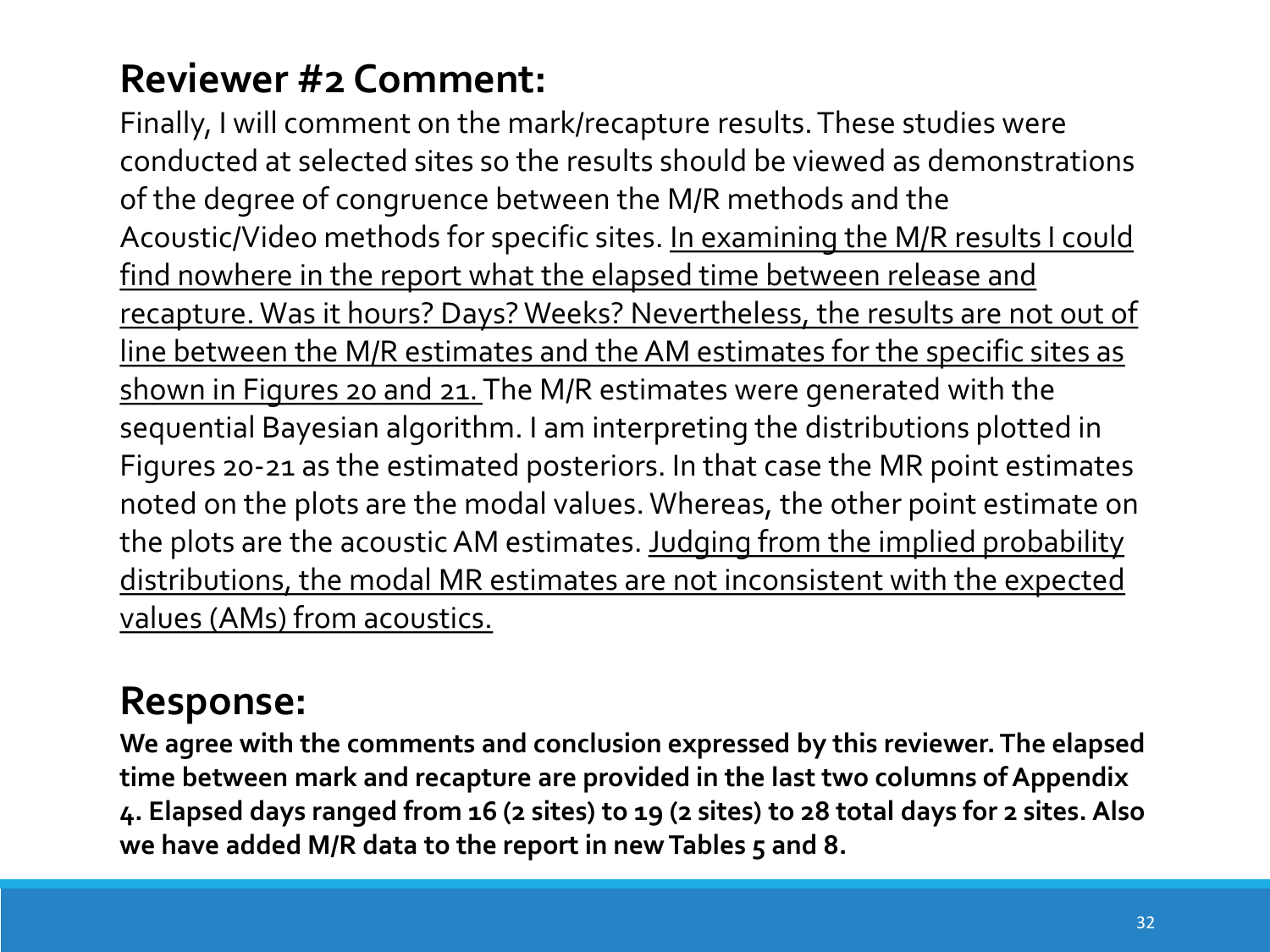Conclusions and Recommendations: As in any study there were a number of data analytic filtering choices made especially when determining site densities from acoustics data. Another set of scientists might have made alternative decisions. In LGL 2021 Appendices they mention some of these decisions and alternatives. However, the LGL approach was internally consistent and well documented. Thus, it would be possible to reevaluate at some later time if further research limits the acceptable approaches. Ideally, this sort of survey should be conducted periodically (perhaps every 3 to 5 years?). This would allow results to be viewed as indices with consistent biases (catchabilities) over time and/or provide the research to address and minimize those biases. However, experience shows us that regular periodic surveys of this type are not likely. Therefore, the current results are to be interpreted as absolute abundance estimates for 2020. Given that, I recommend that the preferred estimates of La red snapper absolute abundance at this time be those generated by the Modeled Site method as summarized in Table 10. These estimates were generated from La data using consistent and documented methodologies and not extrapolated from adjacent areas. This provides further support for using these estimates.

# **Response:**

**We now have added text on page 28 recommending the modeled site abundance estimates as being the best estimates.**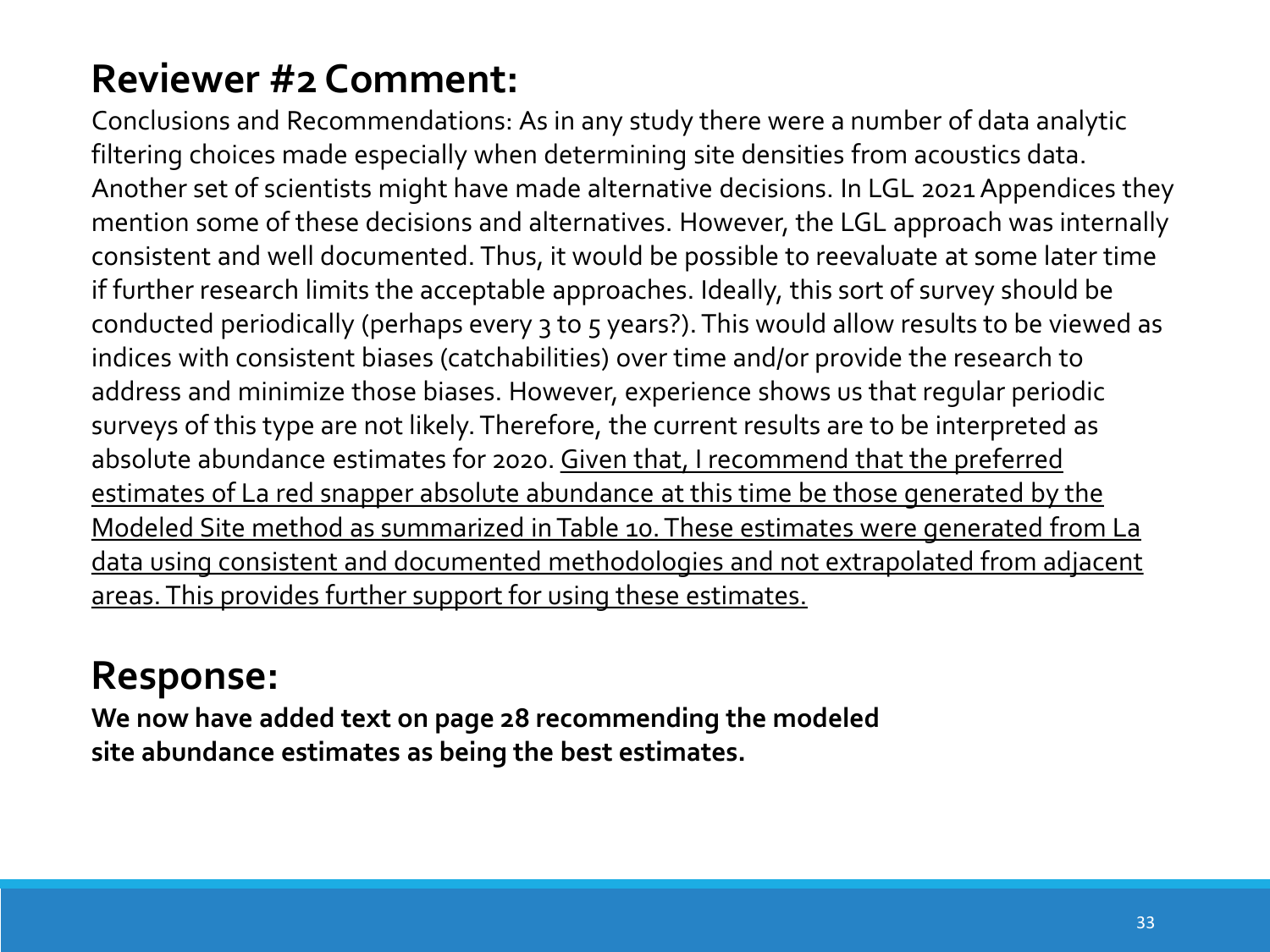As we go forward, I would recommend that further exploratory analyses be conducted to better define the uncertainty and variance in the estimates. I suspect that the variance is underestimated both in terms the modeled site approach and the incorporation of variance components in the density estimation (TS-> # fish; % red snapper, etc). Having a reliable variance will be useful in future stock assessments as well as in planning for future surveys. Also, within this uncertainty framework there should be an evaluation of the original site selections as they relate to purported random designs.

### **Response:**

**We agree that further exploratory analyses should be conducted as we go forward. All good recommendations!**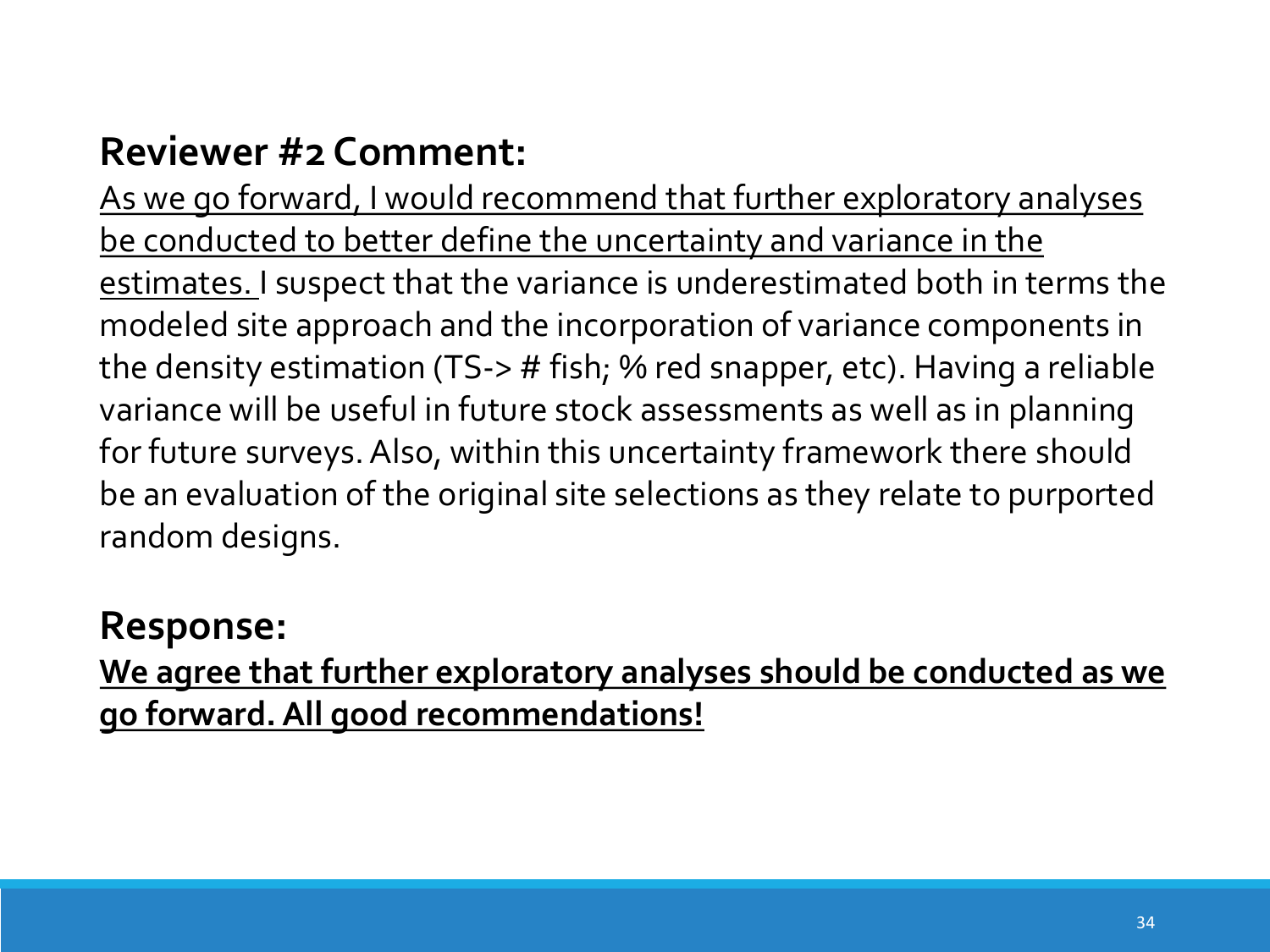# Reviewer #3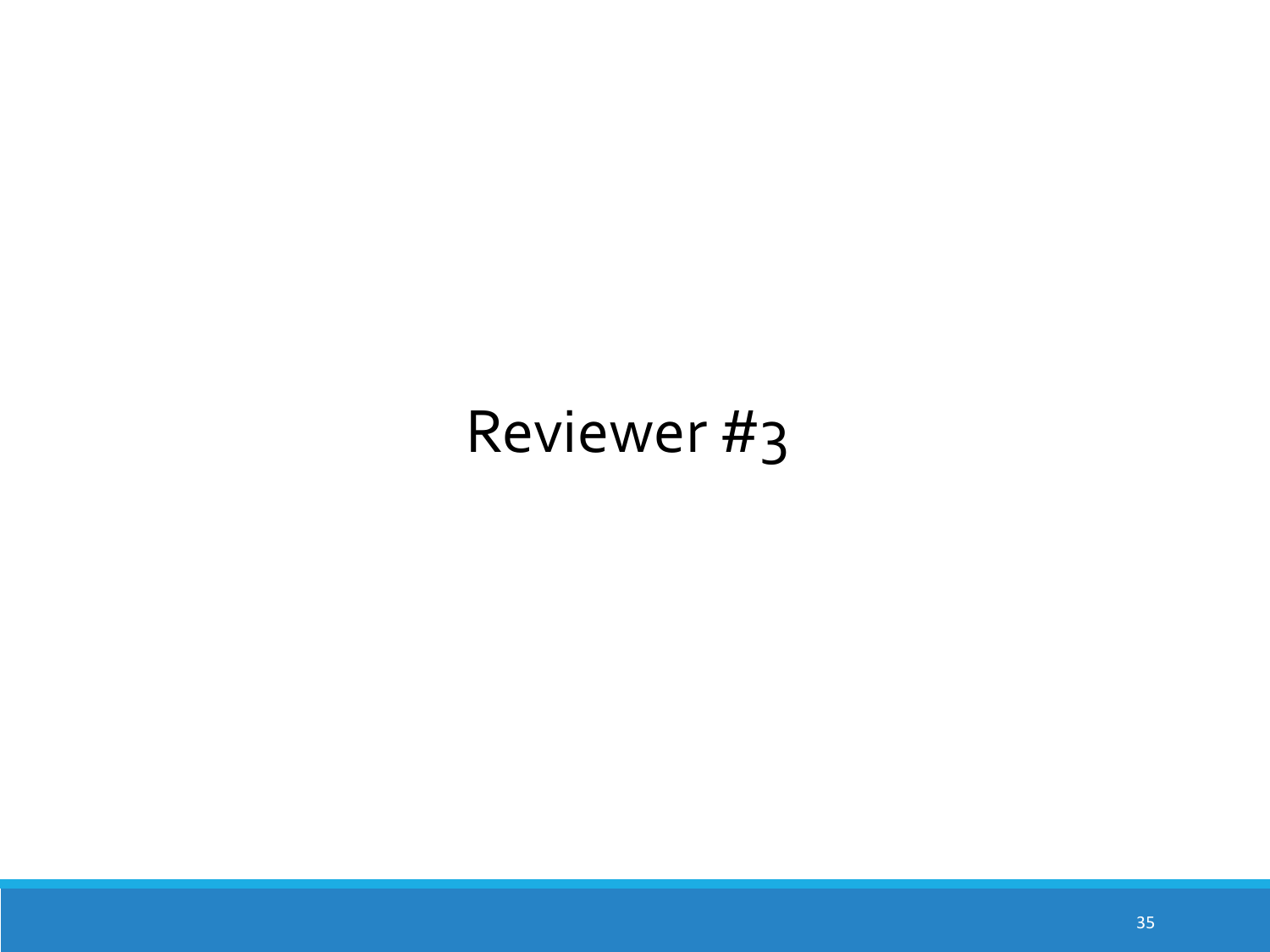Additional comments from LDWF internal review Three primary issues for me:

1) Not enough presentation of the actual data or summary of the information that the final estimates are derived from. Those could be in appendices, but the appendices that I reviewed did not have what I was looking for in order to be able to validate the estimates. The results are presented, but not the data that are compiled to derive those values.

#### **Response:**

**The actual data were required by the contract to be submitted under separate electronic cover. A hard drive of the data were submitted and accepted by the LDWF. We understood this requirement to mean that LDWF wanted control of data distribution or availability.**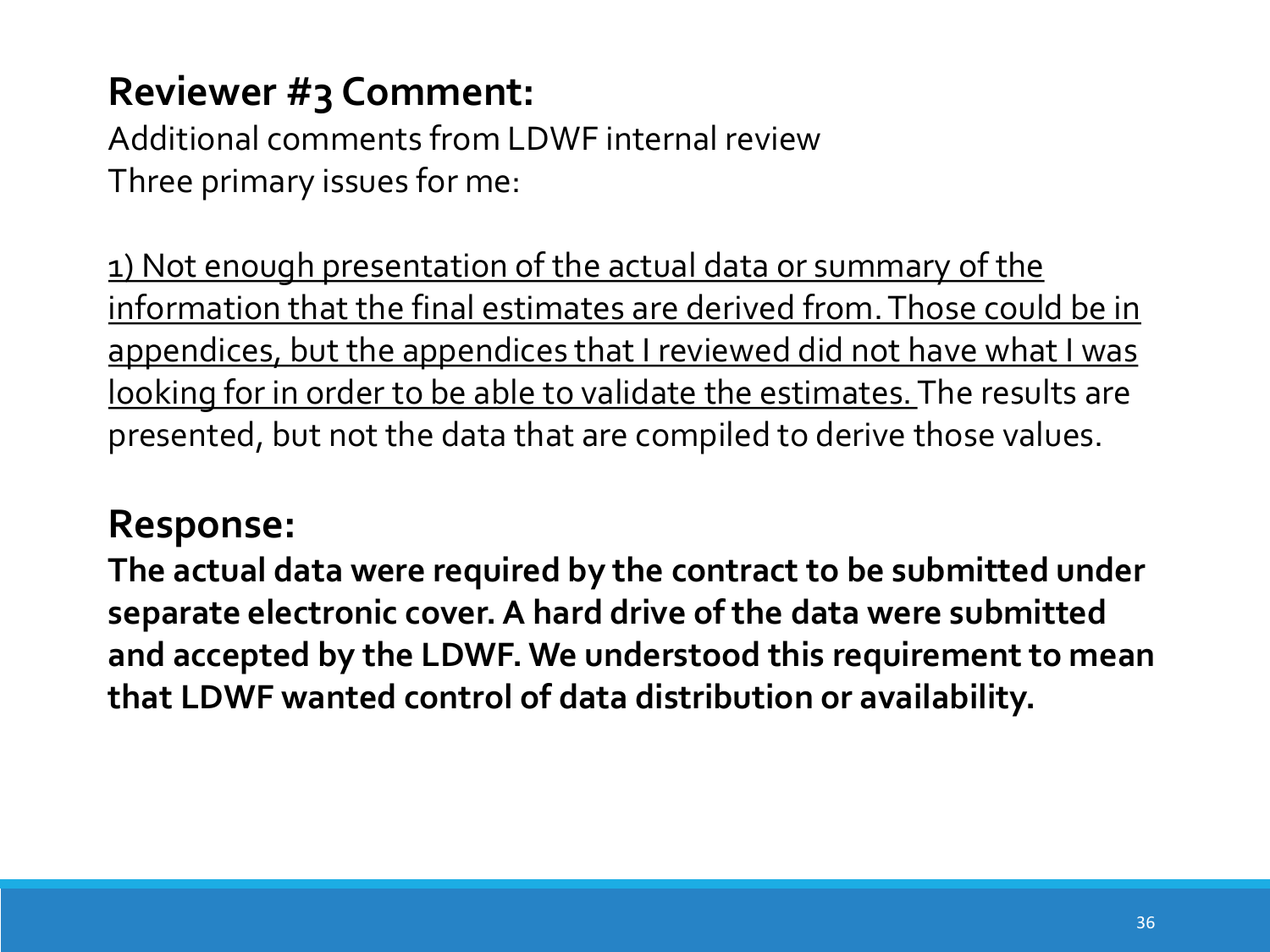2) The goal was to get comparable data to compare across the two studies. But the LGL hydroacoustic work used different thresholds than the Stunz et al. work, and though that's mentioned, it's not evaluated to see what difference that would make in the final estimates. It's kind of like using MRIP and LA Creel data without having any calibration between them. I don't think LGL needs to match the Stunz et al. process completely, if they have professional reasons to take a different approach. But they should try to explain what those different approaches mean in terms of the resulting stock size.

### **Response:**

**The LGL study was not informed of detailed methodology of the Stunz et al. study to enhance comparability prior to conducting data analysis, but did use similar methods to those used by the Stunz et al. study in Florida, including multi-frequency decibel differencing techniques which assist in removing non-swimbladdered organisms and other particulate matter from the data. These methods were not employed in Texas in Stunz et al., from which Louisiana data were extrapolated. Exact thresholds for decibel differencing filtering could not coincide between the two studies, as Stunz et al. used four frequencies and the LGL study used three.**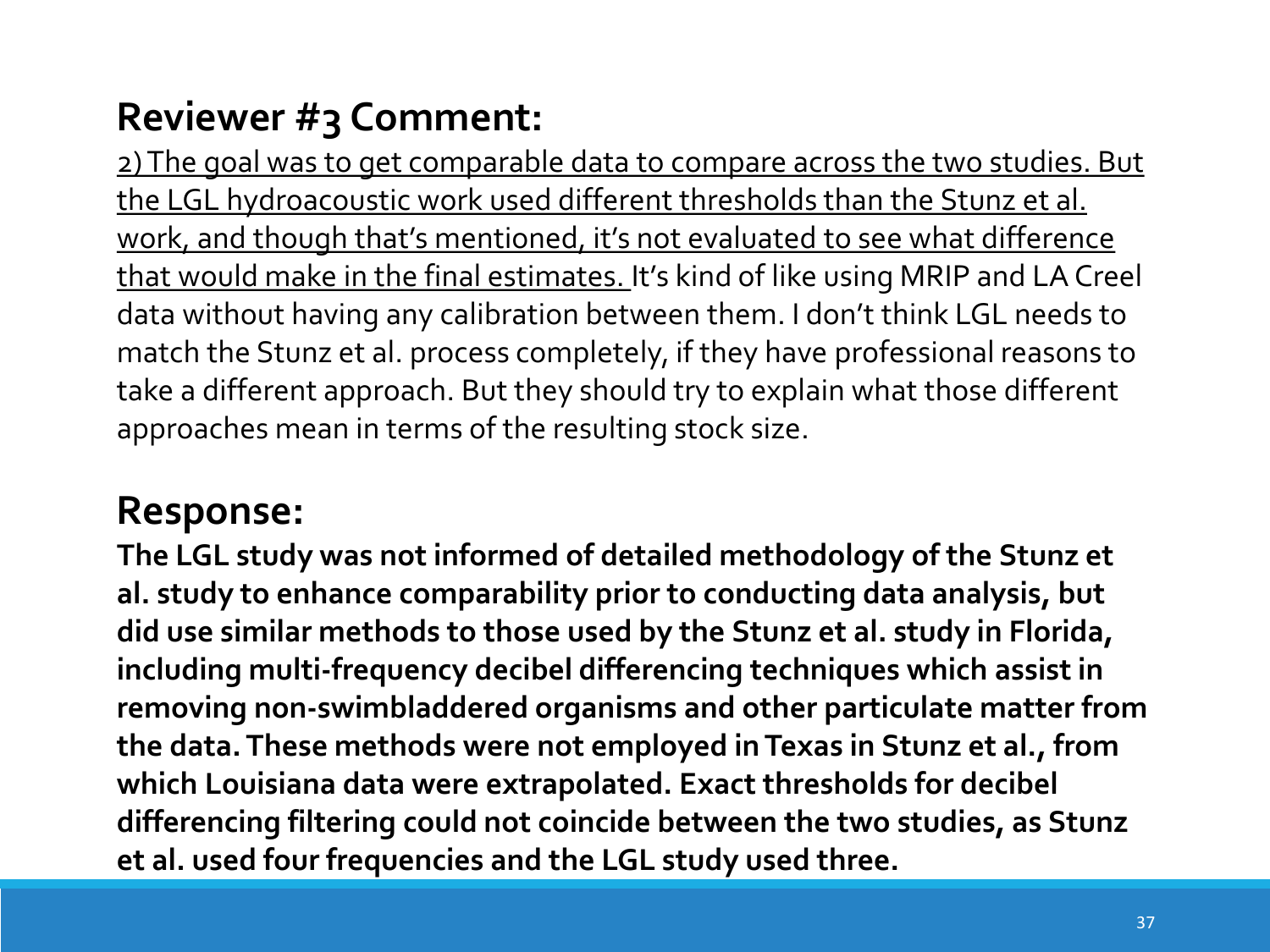# **Reviewer #3 Response Continued:**

**We did indeed use slightly different minimum signal thresholds from those used in parts of the Stunz et al. study, and the choice of these depends largely on the nature of the data. A -50 dB threshold was applied to TS echograms in both studies in order to exclude smaller organisms that were not of interest. Simmonds and MacLennan (2005) describe the range of TS for almost all fish as**

**-60 dB to -20 dB, with the lower end of the range approximating a 4 cm sprat or similar fish. The LGL study also applies a -50 dB threshold to Sv echograms for the same reasons (i.e., to prevent more signal returns being allowed through than were from fish of interest), whereas the Stunz et al. study uses a -60 dB threshold in this case to help retain fish aggregations while still filtering out a portion of acoustic backscatter from plankton and small fish. This is a rather nuanced matter of methodology, with threshold values being set partly by subjective scrutinization of the processed echograms by an experienced user in an iterative process to obtain targets of interest. As small fish and other targets are not of interest in this study and were not captured in camera surveys used to apportion hydroacoustic data, we found it appropriate to use a stricter threshold. A lower threshold as used in the Stunz et al. study would lead to a slightly higher overall estimate. More detail has been provided and the text has been revised to make this clear.**